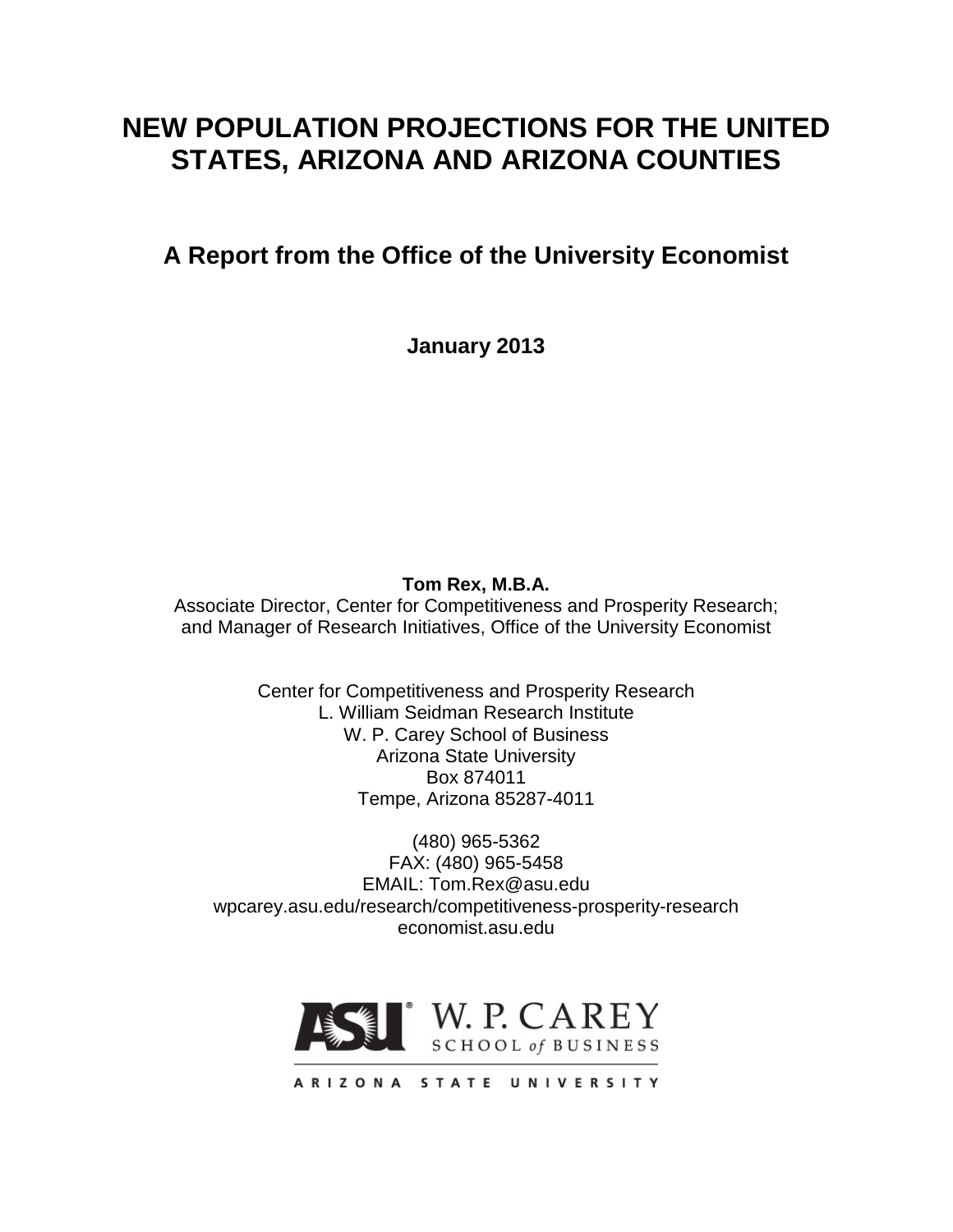## **TABLE OF CONTENTS**

| Introduction                                |    |
|---------------------------------------------|----|
| Projections of the United States Population | 2  |
| Projections of the Population in Arizona    | 3  |
| Population Change by Component              |    |
| <b>County Projections</b>                   | 9  |
| Population by Age                           | 18 |
| Population by Race and Ethnicity            | 20 |

## **LIST OF TABLES**

| 1. Projections of National Population Change by Decade by Scenario                       | 2  |
|------------------------------------------------------------------------------------------|----|
| 2. Projections of National Population Change by Decade by Component                      | 3  |
| 3. Projections of Arizona Population Change by Decade by Series                          | 4  |
| 4. Actual and Projected Population Change in Arizona by Decade                           | 4  |
| 5. Projections of Arizona Population Change by Decade, Component and Series              | 9  |
| 6. Actual and Projected Population Change, Net Natural Change, and Net Migration by      | 10 |
| Decade by County                                                                         |    |
| 7. Population Change by Decade by County: Comparison of Projections Issued in 1997, 2006 | 13 |
| and 2012                                                                                 |    |
| 8. Actual and Projected Share of Population for Selected Age Groups, Arizona             | 18 |
| 9. Actual and Projected Share of Population by Five-Year Age Group, Arizona              | 19 |
| 10. Actual and Projected Share of Population by Race/Ethnicity, Arizona                  | 22 |
|                                                                                          |    |

## **LIST OF CHARTS**

| 1. Actual and Projected Share of the National Population Change in Arizona | 6  |
|----------------------------------------------------------------------------|----|
| 2. Actual and Projected Population Change in Metropolitan Phoenix          |    |
| 3. Actual and Projected Net Migration and Net Natural Change in Arizona    | 8  |
| 4. Projections of the Population Ages 16 to 19 in Arizona                  | 21 |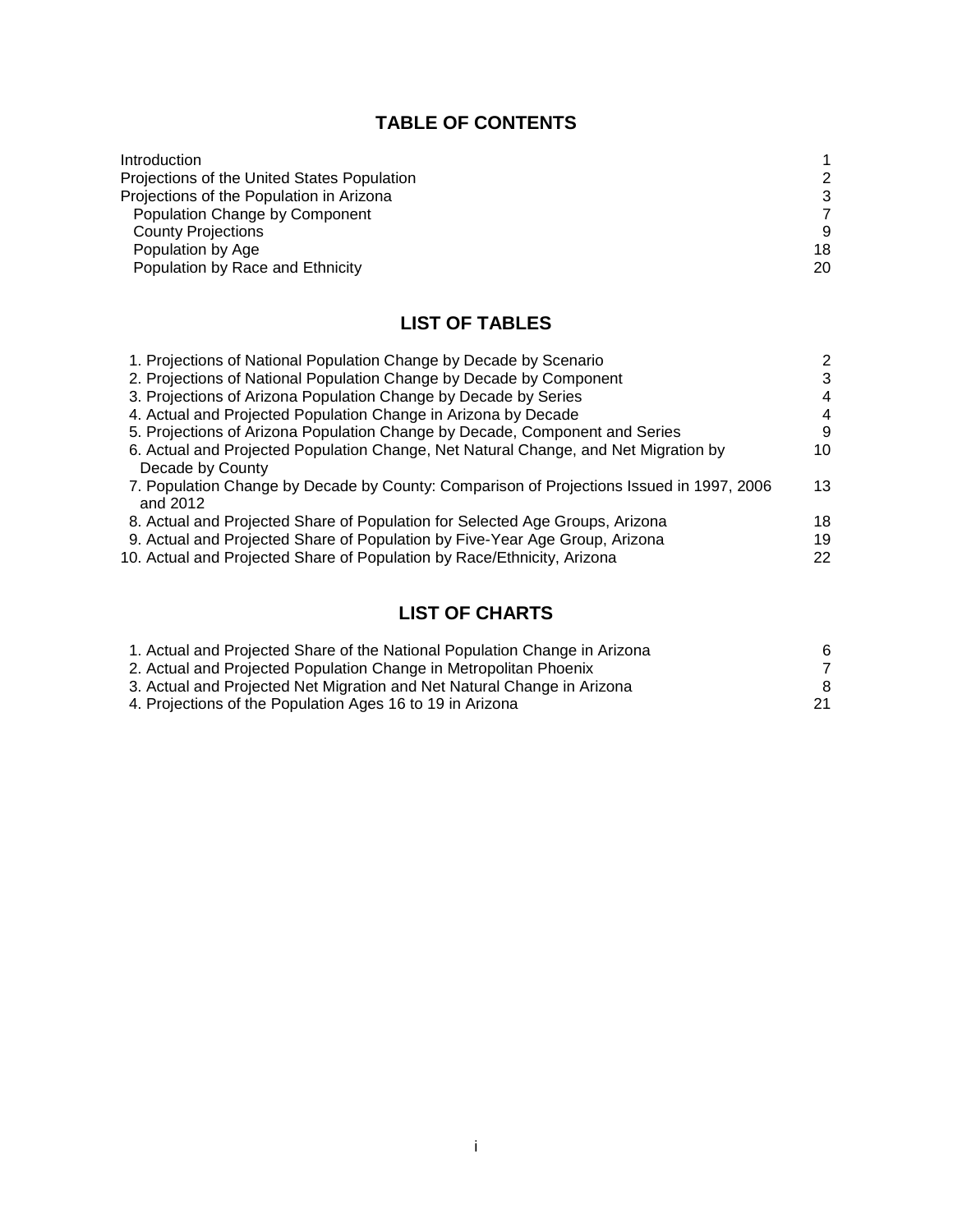#### **INTRODUCTION**

In December 2012, the Arizona Department of Administration's Office of Employment and Population Statistics (OEPS) released population projections for Arizona and Arizona counties [\(http://azstats.gov/population-projections.aspx\)](http://azstats.gov/population-projections.aspx), updating forecasts last issued in 2006 by the Arizona Department of Economic Security (DES). (Less detailed predictions for subcounty areas in Arizona will be released in mid-2013.) The U.S. Department of Commerce's Census Bureau also released population projections for the nation in December 2012 [\(http://www.census.gov/population/projections/\)](http://www.census.gov/population/projections/), updating those issued in 2008 and 2009. The new projections from each agency are based on the results of the 2010 decennial census; the forecasts start in 2012 and go through 2050 for Arizona and through 2060 for the nation.

For the first time, projections for Arizona and its counties are available for high and low series as well as for a middle series. Though the Census Bureau historically has released alternative scenarios for the nation, at this time only the middle series is available.

The components of the projected change over time are available from each agency. For the nation, the components are net natural change (births less deaths) and net international migration. For Arizona and the counties, net domestic migration also is a component.

Each agency's projections are available by age group and gender. Forecasts also have been produced by race/ethnicity — the first time such predictions have been available for Arizona.

For the nation, the Census Bureau has released a number of summary tables. Most provide results every five years, beginning in 2015. The age distribution is available for five-year age groups as well as for broad categories. In addition to the summary tables, a large data file is available that provides annual projections from 2012 through 2060 by single year of age, gender, and race/ethnicity. However, the components of change are not provided by age or gender.

For Arizona and the counties, each table produced by the OEPS is available by year from 2012 through 2050. In addition to population by year, population change by component is available. Other tables include population by gender and age (five-year age groups and single year of age through age 19) and population by race/ethnicity. The age distribution by race/ethnicity is not available since the number of people in many of the cells (for example, Native Americans between 55 and 59 years of age in Mohave County) is quite small. The components of change are not provided by age, gender, or race/ethnicity.

Following a short review of the national projections, the focus of this paper is the projections for Arizona and its counties. The new predictions are compared to the last two series of "official" state projections issued by the DES in 1997 and 2006. Comparisons also are made to the national projections. Users are reminded that though considerable effort was expended by the OEPS and the Census Bureau in making these forecasts, the future is unknowable. Actual population growth will be different from the projected figures and may be closer to one of the alternative series than to the middle series. The uncertainty naturally is larger for Arizona and its counties than for the nation, due to their lesser population and questions regarding net domestic migration flows. However, even the national projections could prove to be substantially different from actual growth.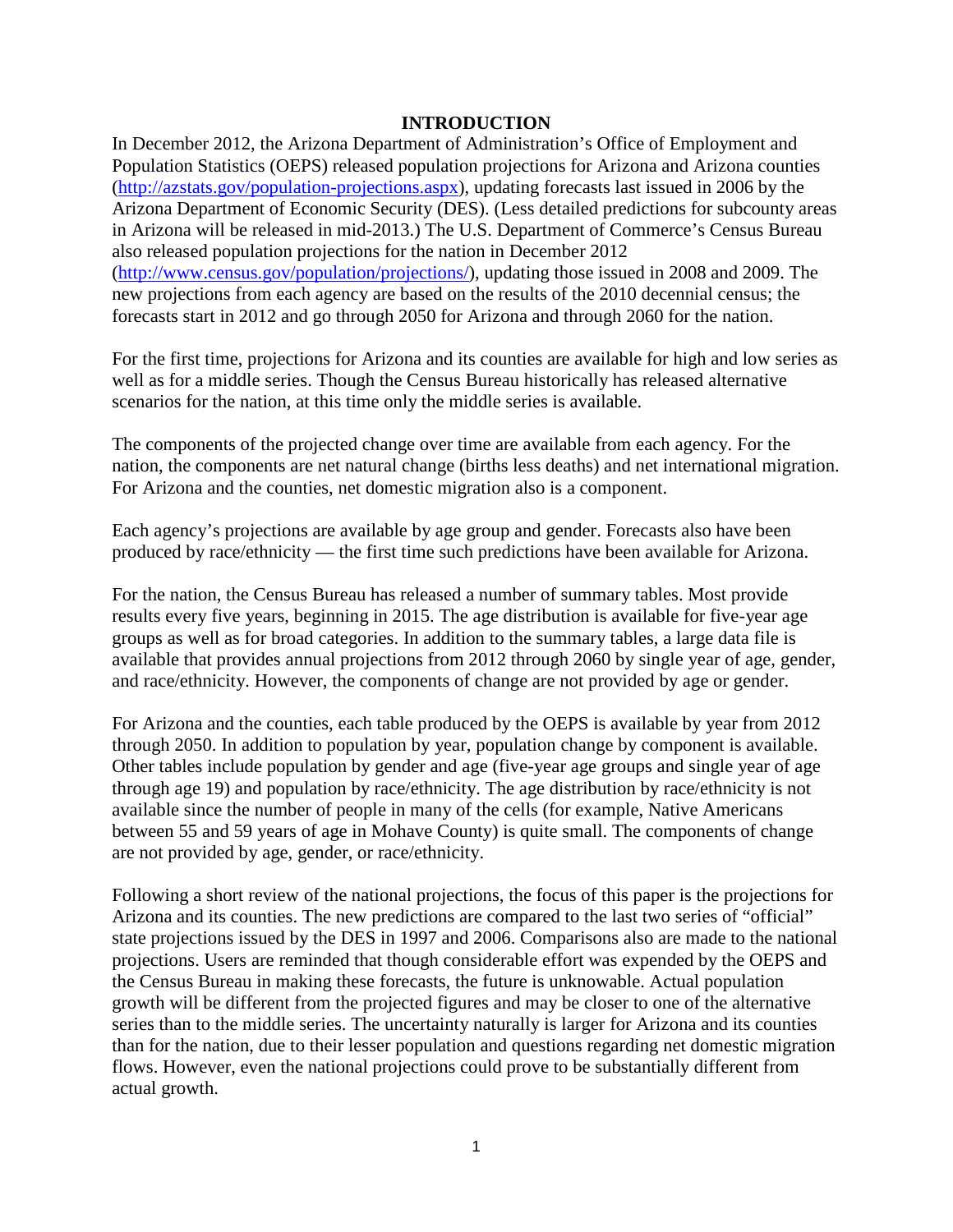#### **PROJECTIONS OF THE UNITED STATES POPULATION**

The new national population projections released by the Census Bureau represent a middle series and update the middle series issued in 2008. The new projections indicate substantially less population growth over the 2010-to-2050 period — 38 million, or 30 percent, less — than in the 2008 series. In the absence of any significant change in the nation's immigration policy, this is a strikingly large modification in projections issued only four years apart and illustrates the uncertainty regarding future activity even in a measure as broad as the nation's population.

In 2009, the Census Bureau supplemented the projections made in 2008 with three alternative projection series — high, low, and constant — based on differing assumptions regarding the amount of net international migration. Net natural change also differs by scenario. Population growth is lowest in the constant scenario (see Table 1). The population change in the new series issued in 2012 is roughly equivalent to the change in the constant series issued in 2009. The new forecasts of net international migration are somewhat higher than those in the constant scenario but the number of births in the new series is lower than in the 2009 series. (The number of deaths in the new series is slightly lower).

For perspective, actual national population growth was 28.0 million in the 1950s, 23.9 million in the 1960s, 23.2 million during the 1970s, 22.2 million during the 1980s, 32.7 million during the 1990s, and 27.3 million during the 2000s. Thus, even nationally, population growth has varied over time. The new projections indicate that the population change in the current and following decade will be less than in the two prior decades but higher than in the 1970s and 1980s. Growth is projected to slow in the 2030s and 2040s.

The variations in the national population change over the last three decades were entirely due to fluctuations in net international migration, which rose from about 5 million during the 1980s to more than 15 million during the 1990s, then dropped back to about 10 million in the 2000s. The higher number during the 1990s and into the 2000s primarily was due to a surge in undocumented immigration that occurred between the early 1990s and the mid-2000s. The new projections indicate that net international migration will be less than 10 million in the current decade, then rise over time (see Table 2).

Even though net international migration is expected to rise over time, total population change is projected to decline. The new national projections indicate that net natural change will lower significantly over time. Net natural change rose substantially from the 1970s to the 1980s to

## **TABLE 1 PROJECTIONS OF NATIONAL POPULATION CHANGE BY DECADE BY SCENARIO (Numbers in Thousands)**

|         | <b>Middle, 2012</b> | <b>Middle, 2008</b> | Constant, 2009 | Low, 2009 | <b>High, 2009</b> |
|---------|---------------------|---------------------|----------------|-----------|-------------------|
| 2010-20 | 24.566              | 31.154              | 26.216         | 28.554    | 34.183            |
| 2020-30 | 24.575              | 32.117              | 24.284         | 28.847    | 35.925            |
| 2030-40 | 21.545              | 32.150              | 21.144         | 28.173    | 36.786            |
| 2040-50 | 19.787              | 33.354              | 18.977         | 28.698    | 38.778            |

Source: U.S. Department of Commerce, Census Bureau, projections issued in 2008, 2009 and 2012.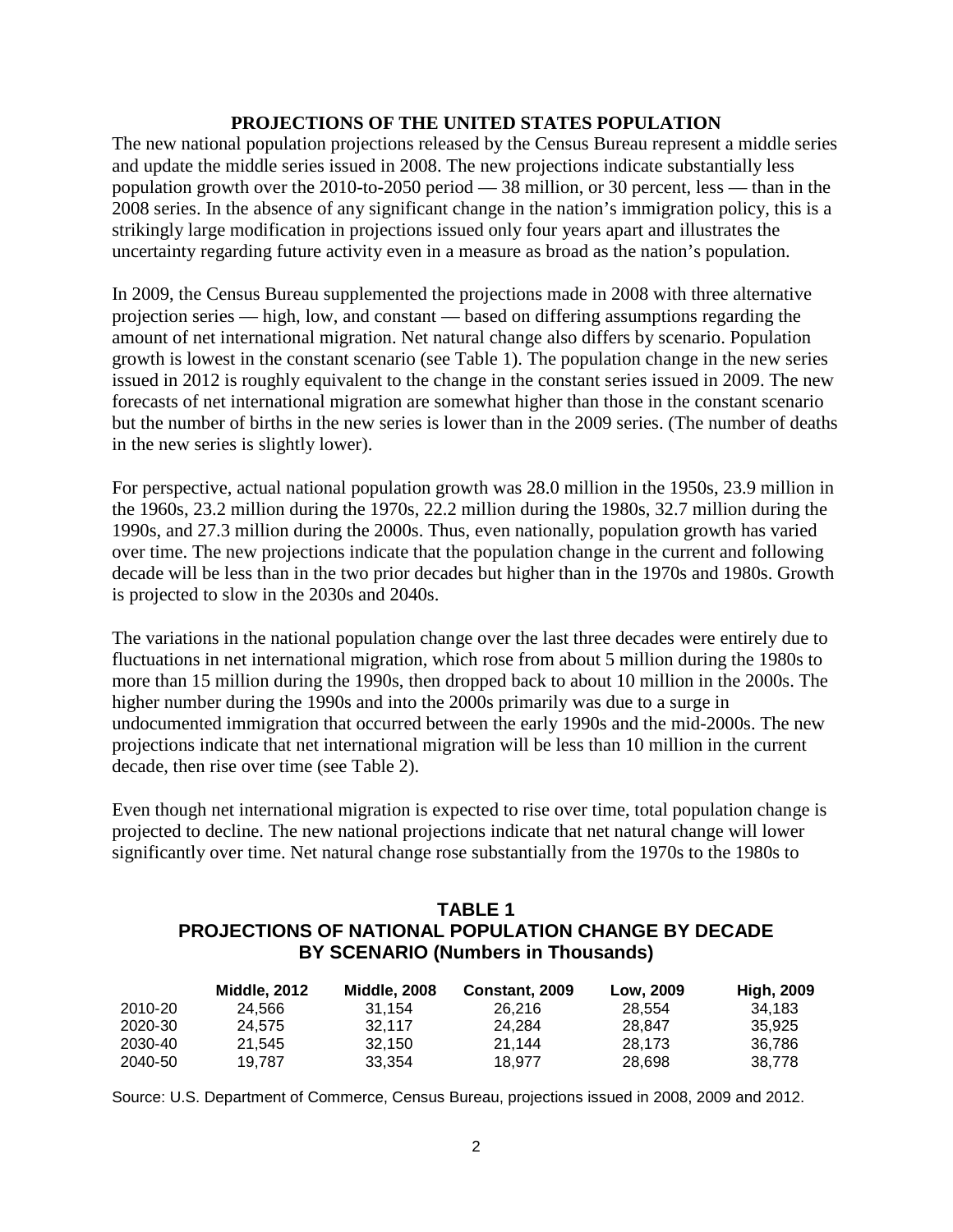## **TABLE 2 PROJECTIONS OF NATIONAL POPULATION CHANGE BY DECADE BY COMPONENT (Numbers in Thousands)**

|                          | Net                  |                              |               |               |
|--------------------------|----------------------|------------------------------|---------------|---------------|
| <b>Numeric</b><br>Change | <b>International</b> | <b>Net Natural</b><br>Change | <b>Births</b> | <b>Deaths</b> |
| 24,566                   | 8.554                | 16.012                       | 42,353        | 26,339        |
| 24.575                   | 10,355               | 14.220                       | 44.130        | 29.915        |
| 21.545                   | 11,582               | 9,963                        | 45.199        | 35.238        |
| 19.787                   | 11.920               | 7,867                        | 47.347        | 39.480        |
|                          |                      | <b>Migration</b>             |               |               |

\* The components are estimated for this decade since the Census Bureau does not provide the component information for all years.

Source: Calculated from U.S. Department of Commerce, Census Bureau, projections issued in 2012.

around 17 million, but then held steady in the 1990s and 2000s. Large declines are anticipated in the coming decades, with the net natural change in the 2040-to-2050 decade projected to be less than half the figure of the 2000s. Though the number of births is expected to continue to rise, deaths are projected to increase more rapidly due to the aging of the U.S. population.

### **PROJECTIONS OF THE POPULATION IN ARIZONA**

The population projections issued by the DES in 1997 were generated in the midst of a strong economic expansion in which numeric population growth was at record levels. The projections indicated that the numeric population growth in Arizona throughout the projection period (1997 to 2050) would be higher than in the period prior to the mid-1990s but that the population change would not rise much over the projection period, as seen in Table 3.

In reality, population gains during the 1990s were even higher than the DES estimated/projected in 1997; the forecast of the 2000 population was almost 200,000 too low. The population change during the 1990s was 530,000 (56 percent) higher than in the highest prior decade (see Table 4). The 1997 projection of population growth between 2000 and 2010 was only 70,000 too low.

In 2006, when the DES updated their projections, Arizona was in an unprecedented boom period. Rather than recognizing that this boom would be short-lived, population growth in Arizona was projected to remain at the boom levels for a couple of decades, with the projected growth during the 2010s and 2020s much higher than in the 1997 projection series. After that, growth was projected to slow considerably, with the numeric population gain in the 2040s lower than projected in 1997.

The DES in 2006 overestimated the growth that was occurring and did not foresee that the unprecedented boom would end in the worst recession since the Great Depression. Its forecast of population change between 2000 and 2010 was 587,000 (47 percent) too high. Instead of record population growth by a wide margin as projected, the actual population gain during the 2000s was 223,000 (15 percent) less than in the 1990s.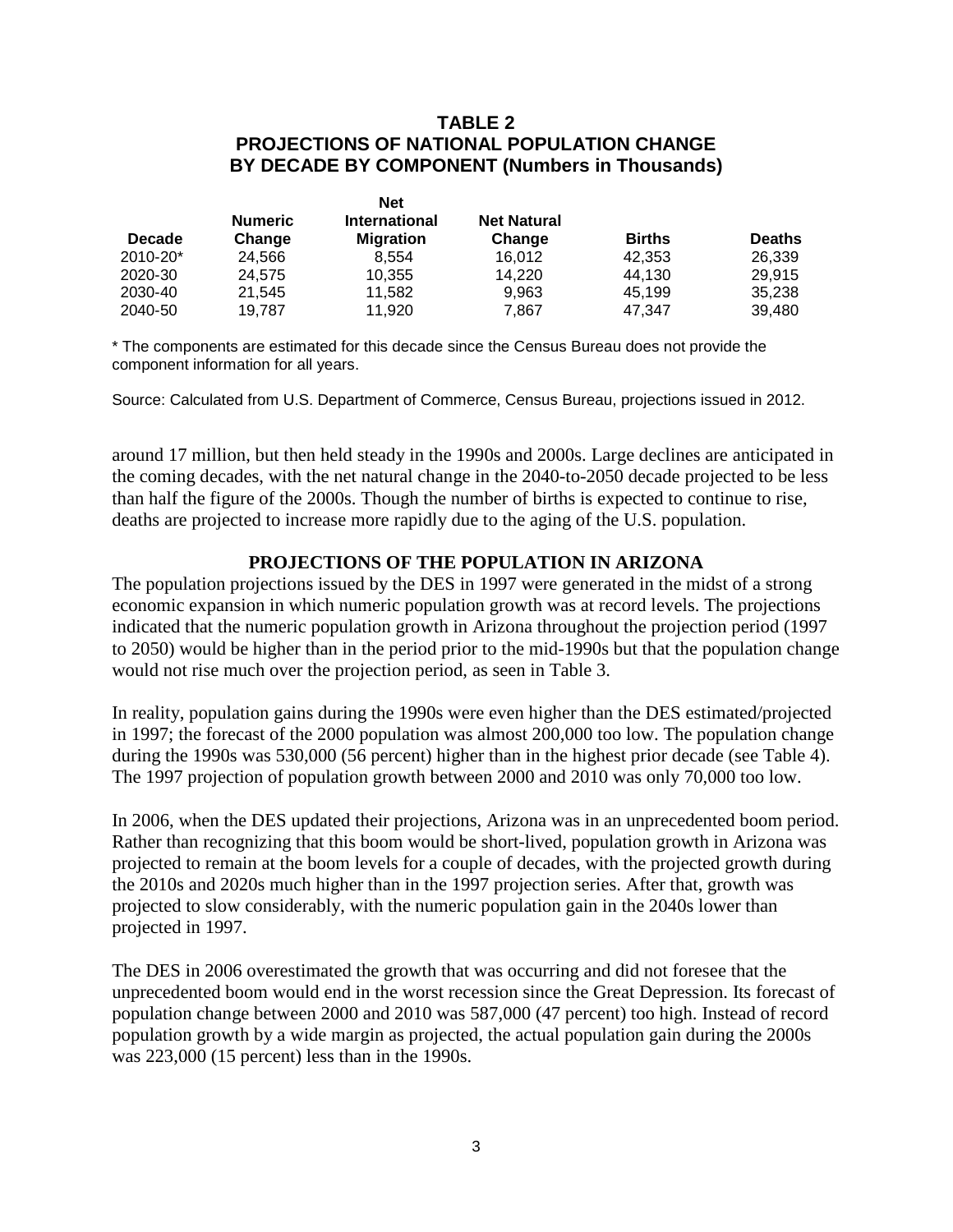The new OEPS projections have been generated during a period of a weak economic recovery following a long and deep recession. Population growth so far in the current decade has been minimal and nearly all analysts expect economic and population growth in Arizona to remain subpar for at least a couple more years. Thus, the projected population change in the middle series during the current decade (less than 1.1 million) is less than the increase that occurred during the prior decade and is lower than the projected population change in the 1997 and especially 2006 series.

In the new OEPS projections, the annual numeric population change rises rapidly in the middle series over the next four years, then stabilizes at a level not much less than the average actual

## **TABLE 3 PROJECTIONS OF ARIZONA POPULATION CHANGE BY DECADE BY SERIES (Numbers in Thousands)**

|               |                       |                       |     | <b>Issued in 2012</b> |       |
|---------------|-----------------------|-----------------------|-----|-----------------------|-------|
| <b>Decade</b> | <b>Issued in 1997</b> | <b>Issued in 2006</b> | ∟ow | <b>Middle</b>         | High  |
| 2010-20       | 1.219                 | 1.780                 | 824 | 1.084                 | 1.297 |
| 2020-30       | 1.258                 | 1,568                 | 931 | 1.367                 | 1.721 |
| 2030-40       | 1.243                 | 1.346                 | 841 | 1.366                 | 1.817 |
| 2040-50       | 1,307                 | 1.137                 | 711 | 1.344                 | 1.928 |

Sources: Arizona Department of Administration, Office of Employment and Population Statistics (2012) and Arizona Department of Economic Security (1997 and 2006).

## **TABLE 4 ACTUAL AND PROJECTED POPULATION CHANGE IN ARIZONA BY DECADE (Numbers in Thousands)**

| <b>Decade</b>            | Arizona | Sun Corridor* | Balance** | <b>Metro Phoenix</b> | <b>Metro Tucson</b> |
|--------------------------|---------|---------------|-----------|----------------------|---------------------|
| Actual <sup>^</sup> :    |         |               |           |                      |                     |
| 1950-60                  | 553     | 476           | 77        | 351                  | 124                 |
| 1960-70                  | 473     | 400           | 74        | 314                  | 86                  |
| 1970-80                  | 943     | 740           | 203       | 560                  | 180                 |
| 1980-90                  | 946     | 774           | 173       | 639                  | 135                 |
| 1990-2000                | 1.476   | 1.190         | 275       | 1.013                | 177                 |
| 2000-10                  | 1.253   | 1.078         | 184       | 941                  | 137                 |
| Projected <sup>M</sup> : |         |               |           |                      |                     |
| 2010-20                  | 1,084   | 919           | 165       | 800                  | 119                 |
| 2020-30                  | 1,367   | 1.184         | 184       | 1.041                | 143                 |
| 2030-40                  | 1,366   | 1,205         | 160       | 1,069                | 137                 |
| 2040-50                  | 1.344   | 1.194         | 150       | 1,056                | 139                 |

\* Metro Phoenix (Maricopa and Pinal counties) and Metro Tucson (Pima County)

\*\* Balance of state: the other 12 counties

^ Based on decennial census counts as of April 1

^^ Middle scenario projections as of mid-year

Sources: U.S. Department of Commerce, Census Bureau (actual) and Arizona Department of Administration, Office of Employment and Population Statistics (projections).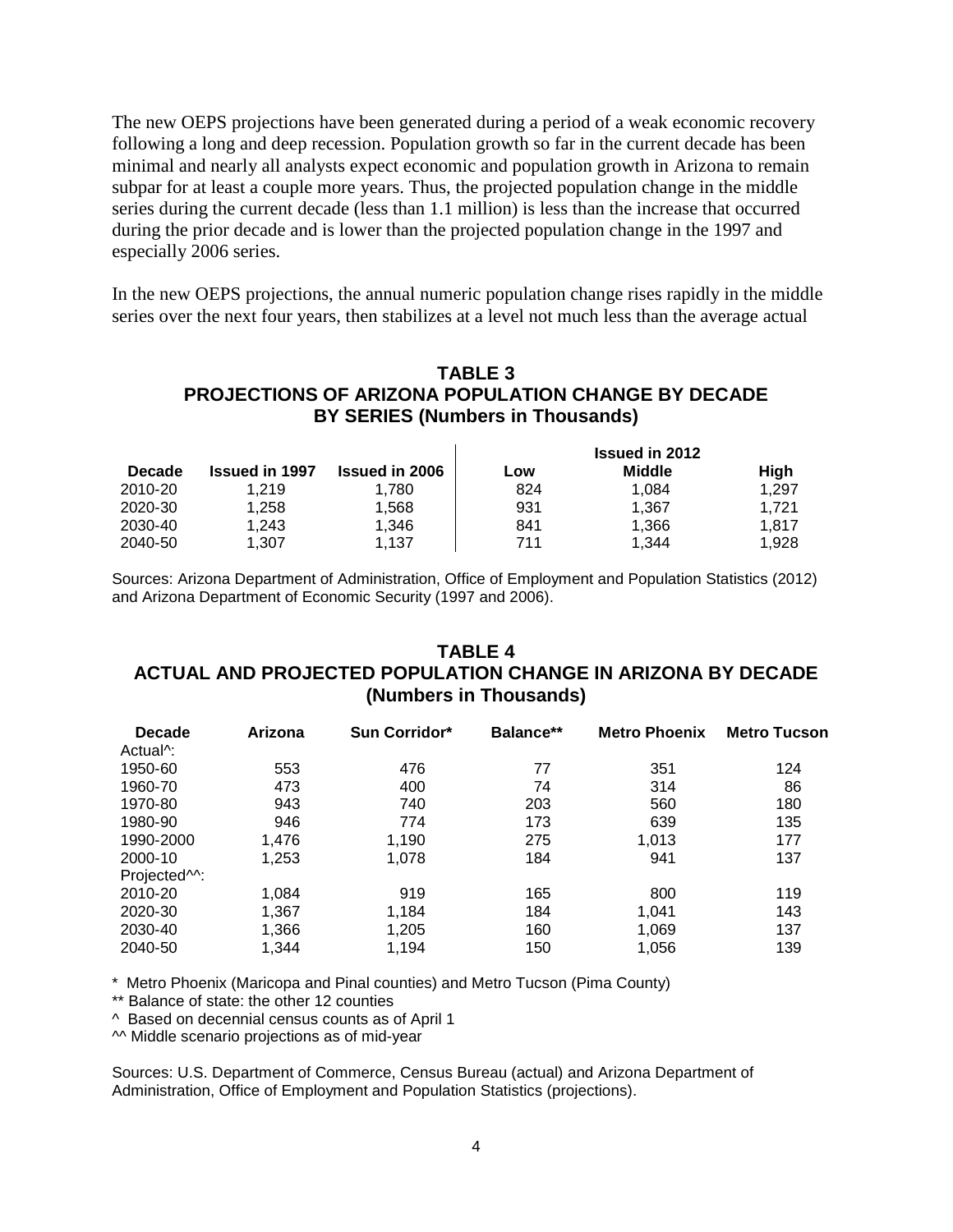gain of the 1990s, which was the greatest in the state's history. The projected annual population increase is higher than in the 1997 projection series in every year from 2016 through 2049. Relative to the 2006 projection series, annual population gains in the new middle projection series are much lower over the next few years and remain lower through 2034 but become substantially higher in the 2040s.

In the high series produced by the OEPS, population gains in the near term rise much more substantially than in the middle series. The annual increases in the high series accelerate throughout the forecast period. As a result, in the high series, the population gain during the current decade surpasses the figure for the prior decade, with advances in subsequent decades far in excess of the record of the 1990s. In contrast, population gains in the low series do not rise as much in the near term. After 2020, annual population increases in the low series gradually lower throughout the projection period. The projected population gain in the 2020s is close to the actual increases during the 1970s and 1980s.

As seen in Table 4, the middle series projections for metropolitan Phoenix (Maricopa and Pinal counties) are out of line with those for the rest of the state. In metro Phoenix, population growth in the 2020s, 2030s and 2040s is projected to be slightly higher than the record during the 1990s. In contrast, gains in metro Tucson (Pima County) and in the balance of the state (the 12 less populous counties) are projected to remain well below the record levels of the 1970s and 1990s, generally comparable to the advances during the 1980s and 2000s.

The record population growth experienced in metro Phoenix during the 1990s — 59 percent higher than in the next highest preceding decade — was in line with record population gains nationally. Immigration, particularly undocumented immigration, surged in response to job openings in the United States that were not being filled by U.S.-born residents. Those aging into the workforce during the 1990s were born during the "baby bust" of the 1970s. The number of births from 1972 through 1978 was nearly 7 million (23 percent) less than during the last seven years of the baby boom (1958 through 1964), creating a worker shortage. This shortage was aggravated by the longest economic expansion on record (from 1991 into 2001), which featured considerable job growth.

As seen in Chart 1, the metro Phoenix area's share of the nation's numeric population gain gradually increased from the 1970s through the 2000s. Despite the Phoenix area's record population growth during the 1990s, its share of the nation's population change did not rise more than the trend. In contrast, the record population growth projected in metro Phoenix from the 2020s through 2040s would occur at a time when national population gains are slowing. Thus, the Phoenix area would receive sharply higher shares of the nation's population change in the middle series. In contrast, the share in the rest of the state would rise only modestly over the next four decades, back to the level of the 1980s and 1990s.

While the Phoenix area's share of the nation's net natural change will rise based on the middle series projections, most of the increase in the area's share of the nation's population change will result from its net migration. As discussed later, the retirement-aged population is projected by the OEPS to increase slightly less rapidly than the national average. Thus, the surge in net migration necessary for metro Phoenix's share of the nation's population change to rise as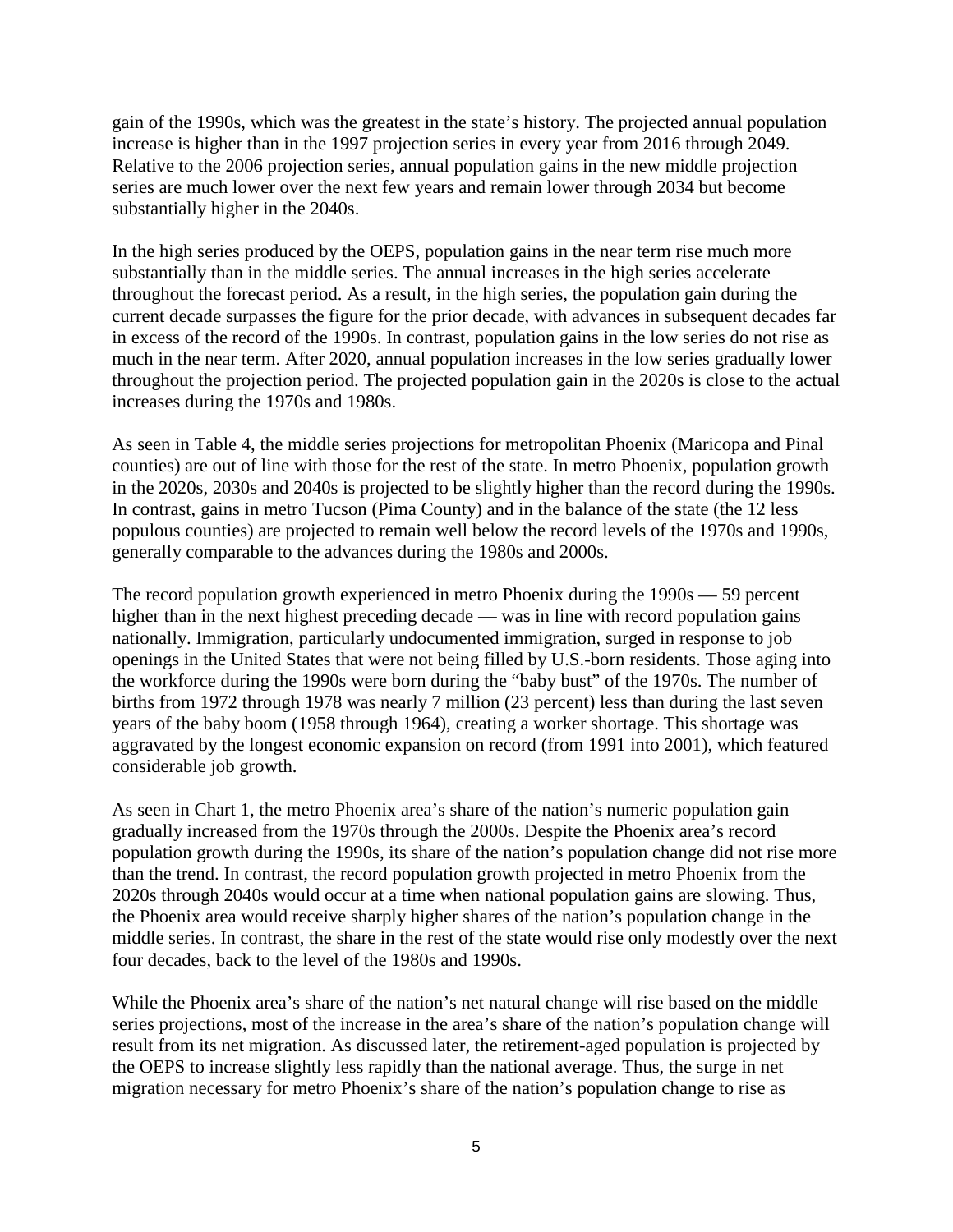projected is forecast to occur in the working-age population. For the working-age population to increase so considerably, the Phoenix area's share of the nation's employment growth must also climb substantially. Thus, economic development in the Phoenix area will have to be much more successful than at any time in its past. It is not at all clear which base (export) economic activities will drive this accelerated economic growth.

Moreover, if metro Phoenix were to continue to grow at a record pace through 2050, this would extend the period of significant population growth as a share of the national total to eight consecutive decades. Only the nation's three largest metro areas have had such an extended period of rapid growth.

Thus, while the middle series projections for most of Arizona appear to be reasonable, caution is urged in using the middle series for metro Phoenix. Historical population change and the projected figures for the middle and low series are shown in Chart 2. Projected growth in the low series is comparable to the gains realized during the 1970s and 1980s. Over the 40-year projection period, the population change in the low series is 1.3 million less than in the middle series. It might be reasonable to assume that population gains in the Phoenix area will be between those of the low and middle scenarios.

**CHART 1 ACTUAL AND PROJECTED SHARE OF THE NATIONAL POPULATION CHANGE IN ARIZONA**



Note: 1950 through 2010 based on decennial census counts; 2010 through 2050 based on middle series projections.

Sources: U.S. Department of Commerce, Census Bureau (decennial censuses and national projections) and Arizona Department of Administration, Office of Employment and Population Statistics (Arizona projections).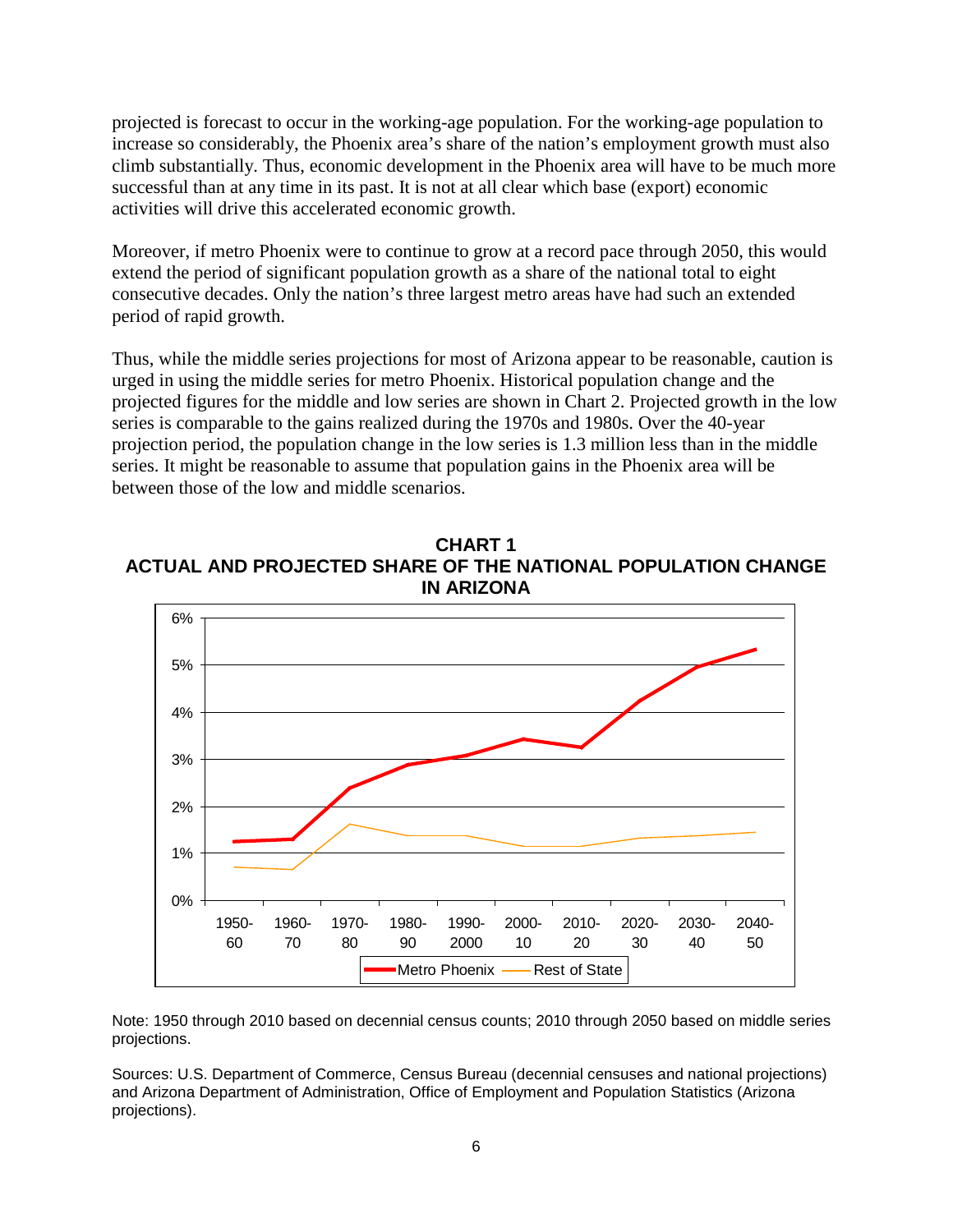**CHART 2 ACTUAL AND PROJECTED POPULATION CHANGE IN METROPOLITAN PHOENIX (Numbers in Thousands)**



Note: 1950 through 2010 based on decennial census counts; 2010 through 2050 based on low and middle series projections.

Sources: U.S. Department of Commerce, Census Bureau (decennial censuses) and Arizona Department of Administration, Office of Employment and Population Statistics (projections).

### **Population Change by Component**

Population change consists of two components — net natural change and net migration — each of which can have a negative or positive value. Net natural change consists of two subcomponents: births and deaths.

For subnational areas, net migration sometimes is divided into two subcomponents: net domestic migration and net international migration. The problem with this split is that reliable data on net international migration do not exist — reliable estimates of the number of undocumented immigrants and of emigrants (people moving from the United States) are not available. Even a direct measure of total net migration does not exist. Its value over a 10-year period can be determined by subtracting the net natural change from the total population change between two decennial census counts.

Net migration and net natural change in Arizona are shown in Chart 3. In every decade since the 1970s, net natural change has been substantially less than net migration. Net natural change is expected to slowly decline from the peak that occurred in the last decade, but by the 2040s is projected to only drop back to the level of the 1990s. Due to weak economic conditions in the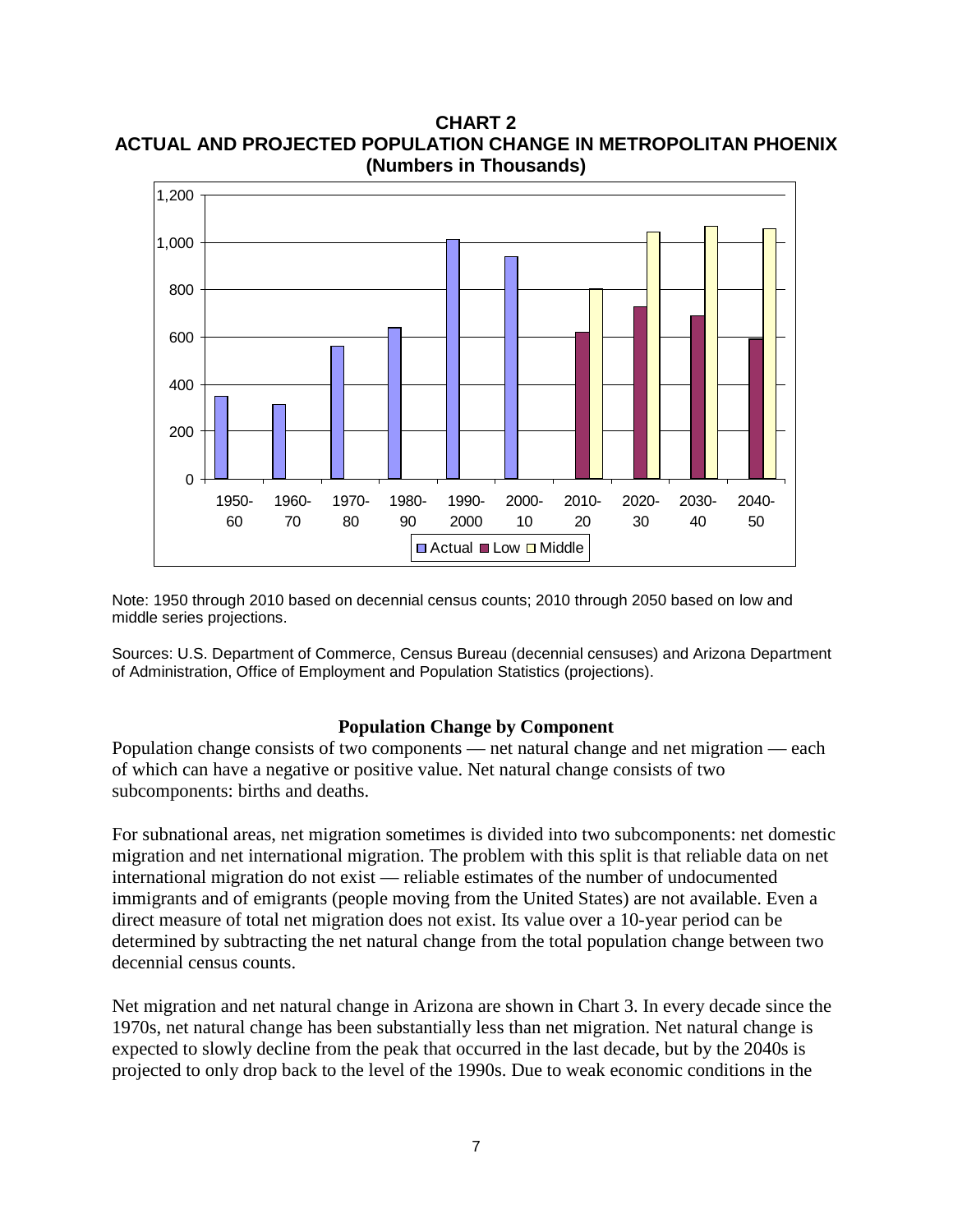

Note: 1950 through 2010 based on decennial census counts and records of births and deaths; 2010 through 2050 based on middle series projections.

Sources: U.S. Department of Commerce, Census Bureau (decennial censuses), Arizona Department of Health Services (births and deaths) and Arizona Department of Administration, Office of Employment and Population Statistics (projections).

first half of the current decade, net migration for the decade is expected to drop back to the level of the 1980s but subsequently is projected to rise back to near the 1990s peak.

The projected figures for each component and subcomponent of population change are shown for Arizona for the low, middle and high series in Table 5. The following discussion pertains to the middle series.

The net natural change in the current decade is projected to be less than in the last decade, largely due to a lesser number of births. The number of births has dropped significantly in recent years. While the low occurred in 2011, the 2007 peak figure is not expected to be reached again until 2019. The decrease in births primarily can be traced to the poor economy, but Hispanic birth rates independent of economic conditions also have decreased. Births are projected to continue to increase in number throughout the projection period. However, the number of deaths will rise more rapidly than births, due to the aging of the population, such that net natural change is projected to decline after the mid-2020s.

Total net migration currently is at a low level due to the weak economy, but as the economy improves over the next few years, net migration is expected to rise significantly. After this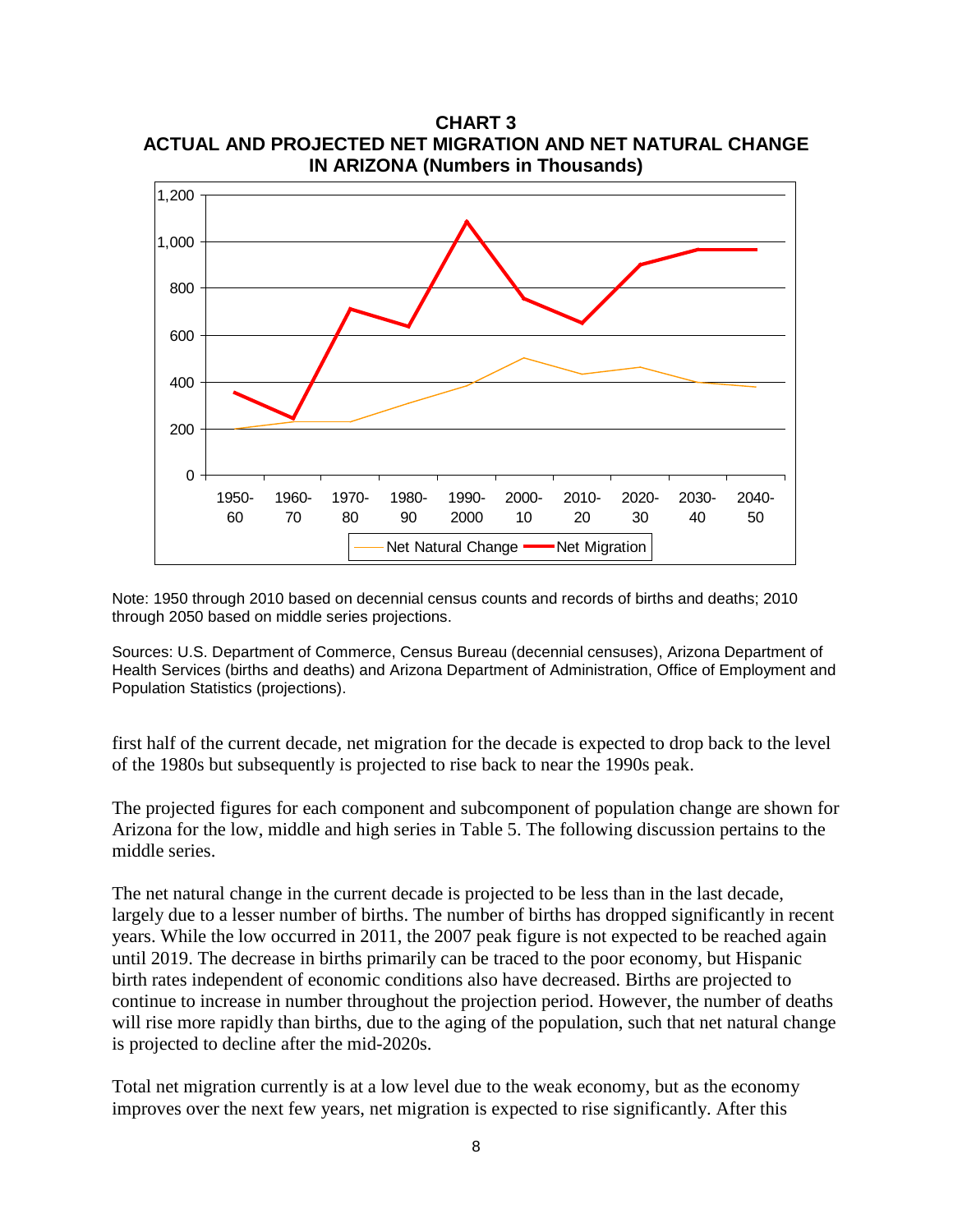## **TABLE 5 PROJECTIONS OF ARIZONA POPULATION CHANGE BY DECADE, COMPONENT AND SERIES (Numbers in Thousands)**

|               | Low                      | <b>Middle</b>                 | <b>High</b> | Low                       | <b>Middle</b>                      | High  | Low | <b>Middle</b> | High  |                            |  |
|---------------|--------------------------|-------------------------------|-------------|---------------------------|------------------------------------|-------|-----|---------------|-------|----------------------------|--|
|               | <b>Population Change</b> |                               |             | <b>Net Natural Change</b> |                                    |       |     |               |       | <b>Total Net Migration</b> |  |
| 2010-20       | 824                      | 1,084                         | 1,297       | 370                       | 432                                | 481   | 454 | 651           | 816   |                            |  |
| 2020-30       | 931                      | 1.367                         | 1.721       | 301                       | 465                                | 592   | 629 | 902           | 1,129 |                            |  |
| 2030-40       | 841                      | 1,366                         | 1,817       | 166                       | 399                                | 606   | 675 | 967           | 1,211 |                            |  |
| 2040-50       | 711                      | 1,344                         | 1,928       | 36                        | 377                                | 717   | 675 | 967           | 1,211 |                            |  |
| <b>Births</b> |                          |                               |             | <b>Deaths</b>             |                                    |       |     |               |       |                            |  |
| 2010-20       | 882                      | 946                           | 996         | 513                       | 514                                | 515   |     |               |       |                            |  |
| 2020-30       | 972                      | 1.148                         | 1,285       | 670                       | 683                                | 693   |     |               |       |                            |  |
| 2030-40       | 1.019                    | 1,280                         | 1.507       | 853                       | 881                                | 901   |     |               |       |                            |  |
| 2040-50       | 1.034                    | 1.424                         | 1.793       | 998                       | 1.047                              | 1.075 |     |               |       |                            |  |
|               |                          | <b>Net Domestic Migration</b> |             |                           | <b>Net International Migration</b> |       |     |               |       |                            |  |
| 2010-20       | 301                      | 473                           | 612         | 153                       | 179                                | 204   |     |               |       |                            |  |
| 2020-30       | 450                      | 635                           | 776         | 180                       | 267                                | 353   |     |               |       |                            |  |
| 2030-40       | 468                      | 632                           | 721         | 207                       | 335                                | 490   |     |               |       |                            |  |
| 2040-50       | 442                      | 589                           | 600         | 233                       | 378                                | 611   |     |               |       |                            |  |

Source: Arizona Department of Administration, Office of Employment and Population Statistics.

cyclical recovery, net migration is forecast to trend up slowly into the mid-2030s before stabilizing. Each of the two subcomponents of net migration is projected to rise into the mid-2030s. After that, net domestic migration is expected to lower somewhat but net international migration is forecast to continue to rise through 2050.

The net international migration figures include only a small number of net undocumented immigrants, in part due to Arizona's efforts to limit their number, primarily through the employer sanctions law. Legal immigration is assumed to continue to rise — the average during the 2000s was twice as high in the prior several years. However, the projected rate of increase in net international migration in Arizona is higher than the projected national increase, meaning that an ever-increasing share of the nation's immigrants would come to Arizona, with the bulk settling in metro Phoenix. Thus, the assumptions regarding net international migration to the Phoenix area contribute to the relatively high projected population growth in the Phoenix area.

#### **County Projections**

For each of Arizona's 15 counties as well as for selected aggregations of counties, the actual population change in each of the last six decades is compared to the projected growth in the new middle series during the next four decades in Table 6. Net natural change and net migration also are displayed. The average of the 40-year projection period is compared to the average of the last 40 years. In Table 7, the projected population changes in the new middle series is compared to the figures from the projection series issued in 1997 and 2006.

In several counties, historical population changes by decade have been highly erratic, largely due to fluctuations in net migration. These variations in net migration primarily result from swings in local economic conditions. Few nonretirees can move to/remain in a county without a job.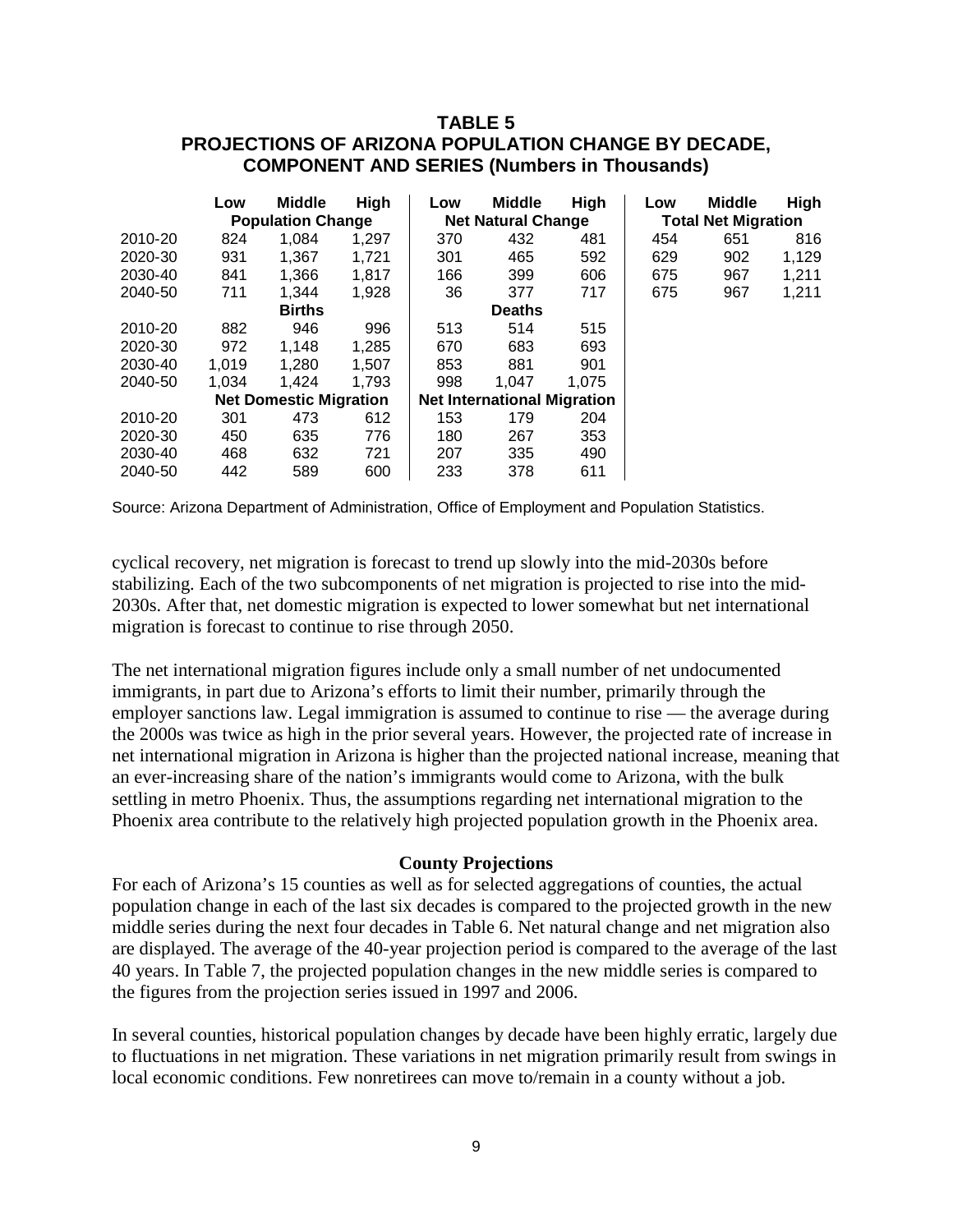Since conditions in neighboring counties often are similar, the following summary by county/aggregation of counties is organized geographically:

**Metro Phoenix**. Since substantial housing was built in Pinal County in the 2000s, with most of the residents commuting into Maricopa County to work, these two counties are now closely linked. Generally, the two-county Phoenix metro area should be examined. The population change in the metro area was progressively greater from the 1970s through the 1990s, but the change in the 2000s was less than in the 1990s. Growth in the current decade is expected to be lower than in the 2000s due to the slow population growth early in the decade, as the economy gradually recovers from a deep and long recession. After that, annual population gains are projected to be slightly higher than the average of the 1990s — the greatest growth on record.

### **TABLE 6 ACTUAL AND PROJECTED POPULATION CHANGE, NET NATURAL CHANGE, AND NET MIGRATION BY DECADE BY COUNTY (Numbers in Thousands)**

|                           |            | <b>Net</b>            | <b>Net</b>     |            | <b>Net</b>            | <b>Net</b>     |            | <b>Net</b>              | <b>Net</b>     |
|---------------------------|------------|-----------------------|----------------|------------|-----------------------|----------------|------------|-------------------------|----------------|
|                           | Pop<br>Chg | <b>Natural</b><br>Chg | Migra-<br>tion | Pop<br>Chg | <b>Natural</b><br>Chg | Migra-<br>tion | Pop<br>Chg | <b>Natural</b><br>Chg   | Migra-<br>tion |
| Actual <sup>A</sup> :     |            | Arizona               |                |            | <b>Sun Corridor</b>   |                |            | <b>Balance of State</b> |                |
| 1950-60                   | 552.6      | 198.1                 | 354.5          | 475.6      | 142.9                 | 332.7          | 77.0       | 55.2                    | 21.8           |
| 1960-70                   | 473.2      | 230.3                 | 242.9          | 399.6      | 162.6                 | 237.0          | 77.6       | 67.7                    | 5.9            |
| 1970-80                   | 943.0      | 231.3                 | 711.7          | 740.1      | 163.4                 | 576.7          | 202.9      | 67.9                    | 135.0          |
| 1980-90                   | 947.0      | 308.9                 | 638.1          | 773.9      | 239.5                 | 534.5          | 173.1      | 69.4                    | 103.6          |
| 1990-2000                 | 1,465.4    | 381.7                 | 1,083.7        | 1,190.2    | 307.2                 | 883.2          | 275.2      | 74.5                    | 200.5          |
| 2000-10                   | 1,261.4    | 503.7                 | 757.7          | 1,077.5    | 437.9                 | 639.7          | 183.9      | 65.8                    | 118.0          |
| 1970-2010#                | 1,154.2    | 356.4                 | 797.8          | 945.5      | 287.0                 | 658.6          | 208.8      | 69.4                    | 139.3          |
| Projected <sup>^^</sup> : |            |                       |                |            |                       |                |            |                         |                |
| 2010-20                   | 1,083.6    | 432.2                 | 651.4          | 918.7      | 382.6                 | 536.0          | 164.9      | 49.6                    | 115.4          |
| 2020-30                   | 1,367.8    | 465.5                 | 902.0          | 1.183.9    | 433.9                 | 750.0          | 183.9      | 31.6                    | 152.0          |
| 2030-40                   | 1,365.4    | 398.6                 | 967.1          | 1,205.3    | 399.1                 | 806.2          | 160.1      | $-0.5$                  | 160.9          |
| 2040-50                   | 1,341.3    | 377.1                 | 967.1          | 1,194.1    | 387.9                 | 806.2          | 150.2      | $-10.8$                 | 160.9          |
| 2010-50#                  | 1,290.3    | 418.3                 | 871.9          | 1,125.4    | 400.9                 | 724.6          | 164.9      | 17.4                    | 147.3          |
| Actual <sup>^</sup> :     |            | <b>Metro Phoenix</b>  |                |            | <b>Maricopa</b>       |                |            | <b>Pinal</b>            |                |
| 1950-60                   | 351.2      | 103.1                 | 248.1          | 331.7      | 89.3                  | 242.4          | 19.5       | 13.8                    | 5.7            |
| 1960-70                   | 313.6      | 124.2                 | 189.4          | 307.7      | 113.1                 | 194.6          | 5.9        | 11.1                    | $-5.2$         |
| 1970-80                   | 560.3      | 128.8                 | 435.5          | 538.0      | 114.6                 | 423.4          | 22.3       | 10.2                    | 12.1           |
| 1980-90                   | 638.5      | 190.9                 | 447.7          | 613.0      | 180.4                 | 432.7          | 25.5       | 10.5                    | 15.0           |
| 1990-2000                 | 1,013.3    | 259.5                 | 754.0          | 950.0      | 250.6                 | 699.5          | 63.3       | 8.9                     | 54.5           |
| 2000-10                   | 941.0      | 385.1                 | 555.9          | 745.0      | 364.2                 | 380.8          | 196.0      | 20.9                    | 175.1          |
| 1970-2010#                | 788.3      | 240.1                 | 548.3          | 711.5      | 227.5                 | 484.1          | 76.8       | 12.6                    | 64.2           |
| Projected <sup>^^</sup> : |            |                       |                |            |                       |                |            |                         |                |
| 2010-20                   | 799.8      | 339.6                 | 460.2          | 682.9      | 308.4                 | 374.5          | 116.9      | 31.2                    | 85.7           |
| 2020-30                   | 1,040.8    | 390.9                 | 650.0          | 852.5      | 342.5                 | 510.1          | 188.3      | 48.4                    | 139.9          |
| 2030-40                   | 1,068.8    | 368.8                 | 700.0          | 815.4      | 399.9                 | 515.6          | 253.4      | 68.9                    | 184.4          |
| 2040-50                   | 1,055.6    | 355.6                 | 700.0          | 750.4      | 268.5                 | 481.9          | 305.2      | 87.1                    | 218.1          |
| 2010-50#                  | 991.2      | 363.7                 | 627.5          | 775.3      | 304.8                 | 470.5          | 215.9      | 58.9                    | 157.0          |

(continued)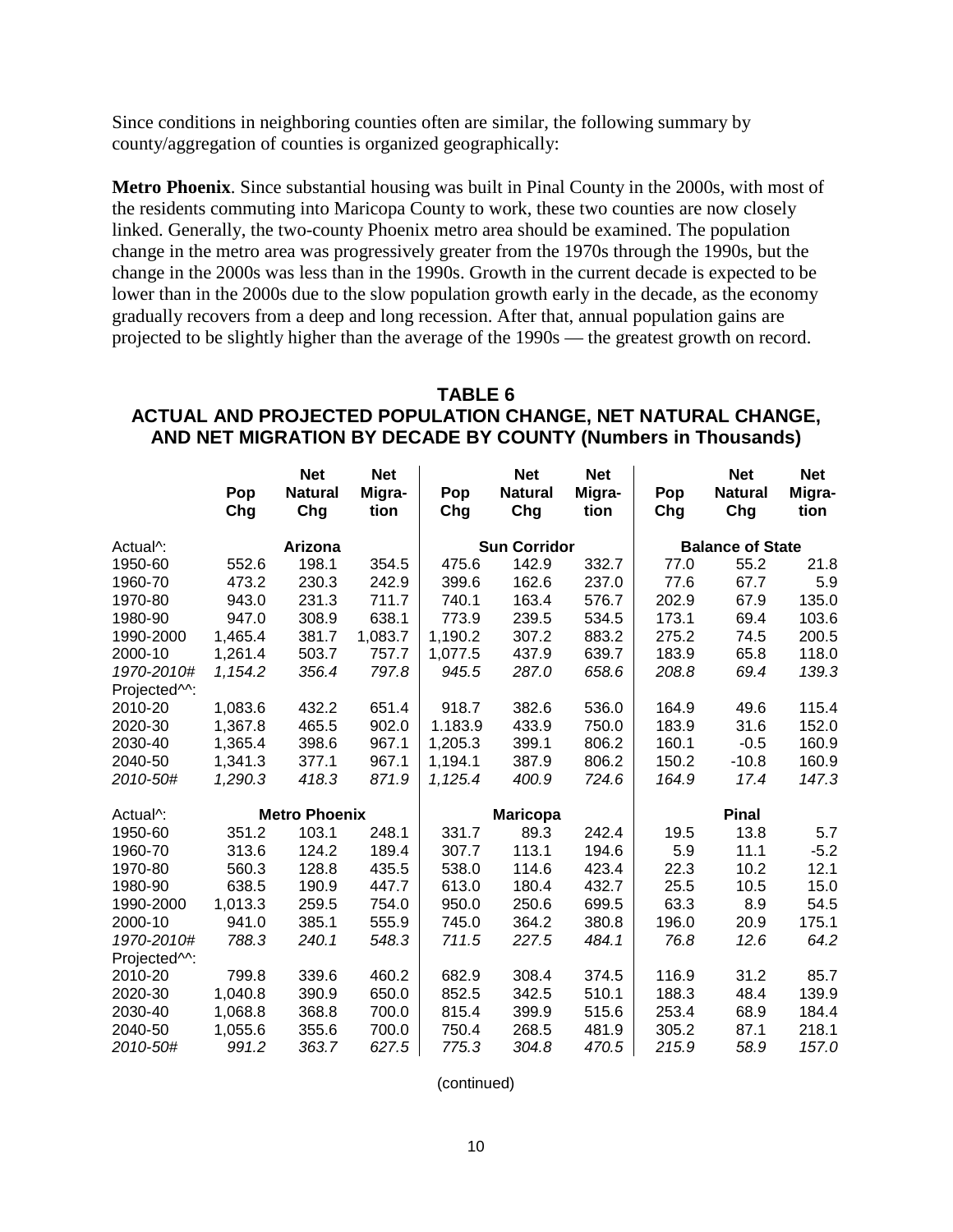## **TABLE 6 (Continued)**

## **ACTUAL AND PROJECTED POPULATION CHANGE, NET NATURAL CHANGE, AND NET MIGRATION BY DECADE BY COUNTY (Numbers in Thousands)**

| <b>Net</b>                                          | <b>Net</b> |        | <b>Net</b>        | <b>Net</b> |      | <b>Net</b>     | <b>Net</b> |
|-----------------------------------------------------|------------|--------|-------------------|------------|------|----------------|------------|
| Pop<br><b>Natural</b>                               | Migra-     | Pop    | <b>Natural</b>    | Migra-     | Pop  | <b>Natural</b> | Migra-     |
| Chg<br>Chg                                          | tion       | Chg    | Chg               | tion       | Chg  | Chg            | tion       |
| <b>Metro Tucson (Pima)</b><br>Actual <sup>^</sup> : |            |        | <b>Santa Cruz</b> |            |      | <b>Cochise</b> |            |
| 124.4<br>39.8<br>1950-60                            | 84.6       | 1.5    | 1.8               | $-0.4$     | 23.6 | 7.1            | 16.5       |
| 86.0<br>38.4<br>1960-70                             | 47.6       | 3.2    | 2.2               | 1.0        | 6.9  | 9.9            | $-3.1$     |
| 179.8<br>38.6<br>1970-80                            | 141.2      | 6.5    | 2.6               | 3.9        | 23.8 | 9.7            | 14.1       |
| 1980-90<br>135.4<br>48.6                            | 86.8       | 9.2    | 3.8               | 5.4        | 11.9 | 8.4            | 3.5        |
| 176.9<br>47.7<br>1990-2000                          | 129.2      | 8.7    | 6.1               | 2.6        | 20.1 | 7.7            | 12.4       |
| 52.8<br>136.5<br>2000-10                            | 83.8       | 9.0    | 5.4               | 3.7        | 13.6 | 6.7            | 6.9        |
| 1970-2010#<br>159.2<br>46.9                         | 110.3      | 8.4    | 4.5               | 3.9        | 17.4 | 8.1            | 9.2        |
| Projected <sup>^^</sup> :                           |            |        |                   |            |      |                |            |
| 118.9<br>43.0<br>2010-20                            | 75.8       | 8.2    | 4.7               | 3.5        | 11.0 | 7.2            | 3.8        |
| 43.0<br>2020-30<br>143.1                            | 100.0      | 8.5    | 4.6               | 3.8        | 15.3 | 7.2            | 8.1        |
| 30.3<br>2030-40<br>136.5                            | 106.2      | 7.2    | 3.1               | 4.1        | 15.7 | 7.1            | 8.5        |
| 32.3<br>138.5<br>2040-50                            | 106.2      | 6.5    | 2.4               | 4.1        | 18.9 | 10.4           | 8.5        |
| 134.2<br>37.2<br>2010-50#                           | 97.1       | 7.6    | 3.7               | 3.9        | 15.2 | 8.0            | 7.3        |
| Graham<br>Actual <sup>^</sup> :                     |            |        | <b>Greenlee</b>   |            |      | Gila           |            |
| 1.1<br>2.6<br>1950-60                               | $-1.5$     | $-1.3$ | 3.1               | $-4.4$     | 1.6  | 5.0            | $-3.5$     |
| 2.5<br>2.2<br>1960-70                               | 0.4        | $-1.2$ | 1.4               | $-2.6$     | 3.5  | 4.5            | $-1.0$     |
| 2.5<br>6.3<br>1970-80                               | 3.8        | 1.1    | 2.0               | $-0.9$     | 7.8  | 3.5            | 4.3        |
| 3.7<br>2.4<br>1980-90                               | 1.3        | $-3.4$ | 1.1               | $-4.5$     | 3.1  | 2.5            | 0.6        |
| 6.9<br>2.0<br>1990-2000                             | 4.9        | 0.5    | 0.9               | $-0.3$     | 11.1 | 1.3            | 9.9        |
| 2.5<br>2000-10<br>3.7                               | 1.3        | $-0.1$ | 0.5               | $-0.6$     | 2.3  | 0.4            | 1.9        |
| 5.2<br>2.4<br>1970-2010#                            | 2.8        | $-0.5$ | 1.1               | $-1.6$     | 6.1  | 1.9            | 4.2        |
| Projected <sup>^^</sup> :                           |            |        |                   |            |      |                |            |
| 3.9<br>3.4<br>2010-20                               | 0.6        | 0.1    | 0.6               | $-0.6$     | 2.1  | $-0.2$         | 2.3        |
| 3.9<br>2020-30<br>5.4                               | 1.5        | 0.1    | 0.7               | $-0.6$     | 1.8  | $-1.0$         | 2.8        |
| 3.6<br>2030-40<br>5.3                               | 1.7        | $-0.0$ | 0.6               | $-0.6$     | 1.3  | $-1.5$         | 2.8        |
| 5.3<br>3.7<br>2040-50                               | 1.7        | $-0.1$ | 0.5               | $-0.6$     | 2.2  | $-0.6$         | 2.8        |
| 5.0<br>3.6<br>2010-50#                              | 1.4        | 0.0    | 0.6               | $-0.6$     | 1.8  | $-0.8$         | 2.7        |
| Apache<br>Actual <sup>^</sup> :                     |            |        | Navajo            |            |      | Coconino       |            |
| 2.7<br>1950-60<br>8.0                               | $-5.4$     | 8.5    | 8.0               | 0.5        | 17.9 | 7.7            | 10.2       |
| 1960-70<br>1.9<br>12.0                              | $-10.1$    | 9.6    | 11.8              | $-2.2$     | 6.5  | 11.6           | $-5.2$     |
| 19.8<br>1970-80<br>11.4                             | 8.4        | 20.1   | 12.0              | 8.1        | 26.7 | 11.8           | 14.8       |
| 1980-90<br>9.5<br>11.0                              | $-1.5$     | 10.0   | 13.2              | $-3.2$     | 21.6 | 14.7           | 7.1        |
| 10.8<br>1990-2000<br>7.8                            | $-2.9$     | 19.8   | 11.8              | 8.0        | 19.7 | 13.6           | 6.1        |
| 2.1<br>7.2<br>2000-10                               | $-5.1$     | 10.0   | 10.3              | $-0.3$     | 18.1 | 13.6           | 4.5        |
| 10.1<br>1970-2010#<br>9.8                           | $-0.3$     | 15.0   | 11.8              | 3.2        | 21.5 | 13.4           | 8.1        |
| Projected <sup>^^</sup> :                           |            |        |                   |            |      |                |            |
| 2010-20<br>1.8<br>4.4                               | $-2.6$     | 9.1    | 8.3               | 0.8        | 9.6  | 10.7           | $-1.1$     |
| $-0.6$<br>2.1<br>2020-30                            | $-2.7$     | 9.2    | 6.3               | 2.9        | 10.1 | 8.1            | 2.0        |
| 2030-40<br>$-3.7$<br>$-0.9$                         | $-2.8$     | 6.2    | 3.3               | 2.9        | 7.0  | 4.8            | 2.2        |
| $-5.5$<br>$-2.7$<br>2040-50                         | $-2.8$     | 4.6    | 1.7               | 2.9        | 5.7  | 3.5            | 2.2        |
| $-2.0$<br>2010-50#<br>0.7                           | $-2.7$     | 7.3    | 4.9               | 2.4        | 8.1  | 6.8            | 1.3        |

(continued)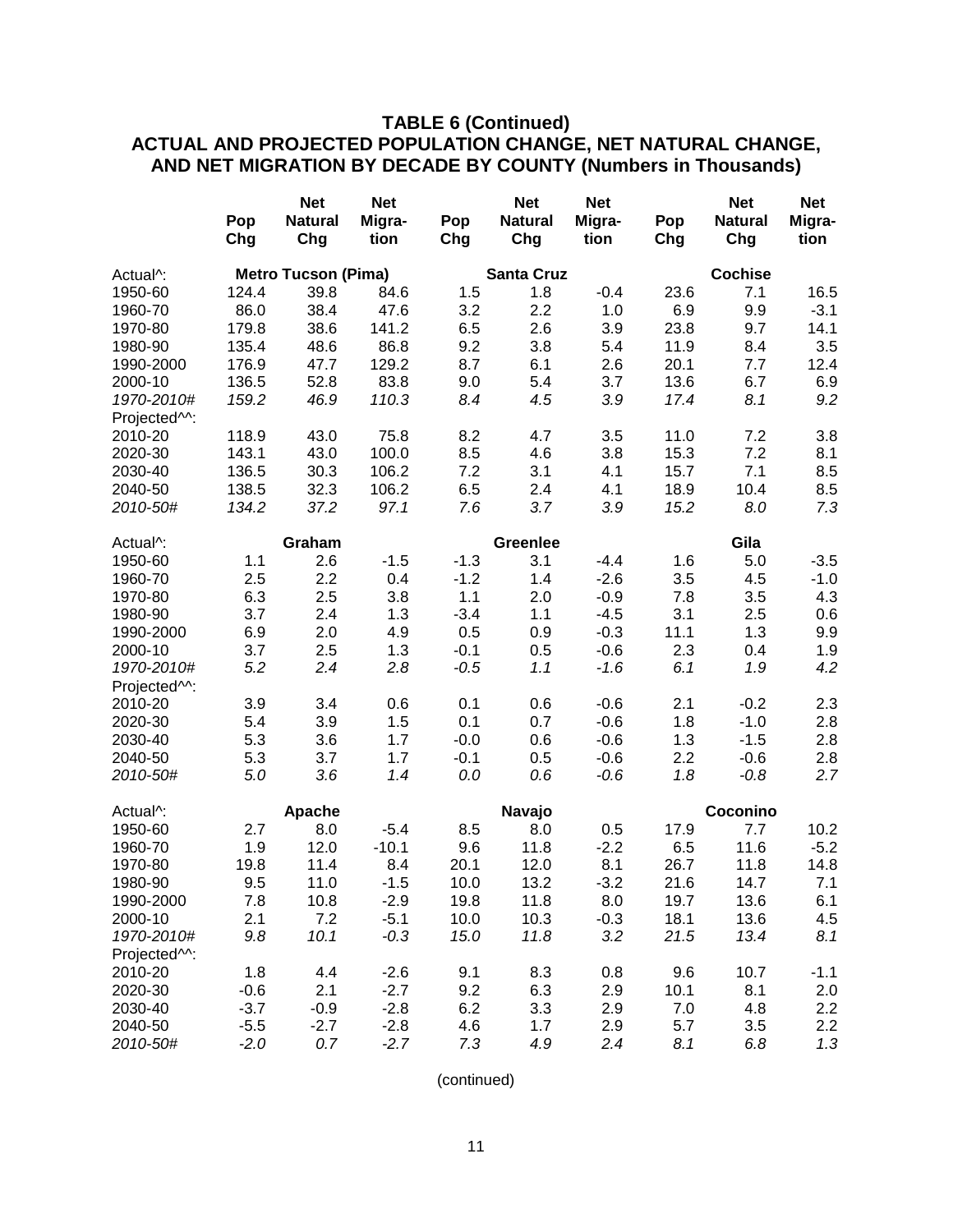## **TABLE 6 (Continued) ACTUAL AND PROJECTED POPULATION CHANGE, NET NATURAL CHANGE, AND NET MIGRATION BY DECADE BY COUNTY (Numbers in Thousands)**

|                           | Pop<br>Chg | <b>Net</b><br><b>Natural</b><br>Chg | <b>Net</b><br>Migra-<br>tion | Pop<br>Chg | <b>Net</b><br><b>Natural</b><br>Chg | <b>Net</b><br>Migra-<br>tion | Pop<br>Chg | <b>Net</b><br><b>Natural</b><br>Chg | <b>Net</b><br>Migra-<br>tion |
|---------------------------|------------|-------------------------------------|------------------------------|------------|-------------------------------------|------------------------------|------------|-------------------------------------|------------------------------|
| Actual:                   |            | Yavapai                             |                              |            | <b>Mohave</b>                       |                              |            |                                     |                              |
| 1950-60                   | 3.9        | 1.9                                 | 2.0                          | $-0.8$     | 1.0                                 | $-1.8$                       |            |                                     |                              |
| 1960-70                   | 8.1        | 0.8                                 | 7.3                          | 18.1       | 1.6                                 | 16.5                         |            |                                     |                              |
| 1970-80                   | 31.1       | 0.5                                 | 30.7                         | 30.3       | 1.8                                 | 28.2                         |            |                                     |                              |
| 1980-90                   | 39.6       | $-0.2$                              | 39.8                         | 37.6       | 0.8                                 | 36.9                         |            |                                     |                              |
| 1990-2000                 | 59.8       | $-1.7$                              | 61.5                         | 61.5       | 2.4                                 | 59.1                         |            |                                     |                              |
| 2000-10                   | 43.5       | $-1.2$                              | 44.7                         | 45.2       | $-0.1$                              | 45.3                         |            |                                     |                              |
| 1970-2010#                | 43.5       | $-0.6$                              | 44.2                         | 43.6       | 1.2                                 | 42.4                         |            |                                     |                              |
| Projected <sup>^^</sup> : |            |                                     |                              |            |                                     |                              |            |                                     |                              |
| 2010-20                   | 37.0       | $-7.6$                              | 44.6                         | 40.9       | $-5.9$                              | 46.8                         |            |                                     |                              |
| 2020-30                   | 41.5       | $-15.2$                             | 56.7                         | 44.6       | $-13.2$                             | 57.7                         |            |                                     |                              |
| 2030-40                   | 32.5       | $-27.6$                             | 60.0                         | 37.2       | $-23.7$                             | 60.9                         |            |                                     |                              |
| 2040-50                   | 24.6       | $-35.4$                             | 60.0                         | 29.4       | $-31.6$                             | 60.9                         |            |                                     |                              |
| 2010-50#                  | 33.9       | $-21.4$                             | 55.4                         | 38.0       | $-18.6$                             | 56.6                         |            |                                     |                              |
| Actual:                   |            | La Paz*                             |                              |            | La Paz plus Yuma                    |                              |            | Yuma*                               |                              |
| 1950-60                   |            |                                     |                              | 18.2       | 8.7                                 | 9.6                          |            |                                     |                              |
| 1960-70                   |            |                                     |                              | 14.6       | 8.7                                 | 5.9                          |            |                                     |                              |
| 1970-80                   |            |                                     |                              | 29.7       | 9.9                                 | 19.8                         |            |                                     |                              |
| 1980-90                   | 0.8        | $-0.1$                              | 0.9                          | 30.1       | 11.9                                | 18.2                         | 29.3       | 12.0                                | 17.3                         |
| 1990-2000                 | 5.9        | 0.1                                 | 5.8                          | 59.0       | 19.8                                | 39.2                         | 53.1       | 19.7                                | 33.4                         |
| 2000-10                   | 0.8        | 0.2                                 | 0.6                          | 36.5       | 21.0                                | 15.6                         | 35.7       | 20.8                                | 15.0                         |
| 1970-2010#                |            |                                     |                              | 38.8       | 15.7                                | 23.2                         |            |                                     |                              |
| Projected <sup>^^</sup> : |            |                                     |                              |            |                                     |                              |            |                                     |                              |
| 2010-20                   | 1.1        | $-0.1$                              | 1.2                          | 41.2       | 23.9                                | 17.3                         | 40.1       | 24.0                                | 16.1                         |
| 2020-30                   | 1.0        | $-0.3$                              | 1.3                          | 47.8       | 28.2                                | 19.7                         | 46.8       | 28.5                                | 18.4                         |
| 2030-40                   | 0.9        | $-0.4$                              | 1.3                          | 51.7       | 30.6                                | 21.2                         | 50.8       | 31.0                                | 19.9                         |
| 2040-50                   | 1.2        | $-0.1$                              | 1.3                          | 58.4       | 37.2                                | 21.2                         | 57.2       | 37.3                                | 19.9                         |
| 2010-50#                  | 1.1        | $-0.2$                              | 1.3                          | 49.8       | 30.0                                | 19.9                         | 48.7       | 30.2                                | 18.6                         |

#### Notes:

# Average by decade

\* The original Yuma County was divided into La Paz and Yuma counties on January 1, 1983.

Population change: Historical change calculated as the difference in decennial census counts as of April 1; projections are as of mid-year.

Net natural change: For the 1950s, 1960s and 1970s, the figures are for the calendar year, calculated from Arizona Department of Health Services births and deaths. For the 1980s, 1990s and 2000s, the data are from the Arizona Department of Administration, Office of Employment and Population Statistics.

Net Migration: Calculated as the difference between population change and net natural change.

Sources: U.S. Department of Commerce, Census Bureau (decennial censuses), Arizona Department of Health Services (births and deaths) and Arizona Department of Administration, Office of Employment and Population Statistics (projections).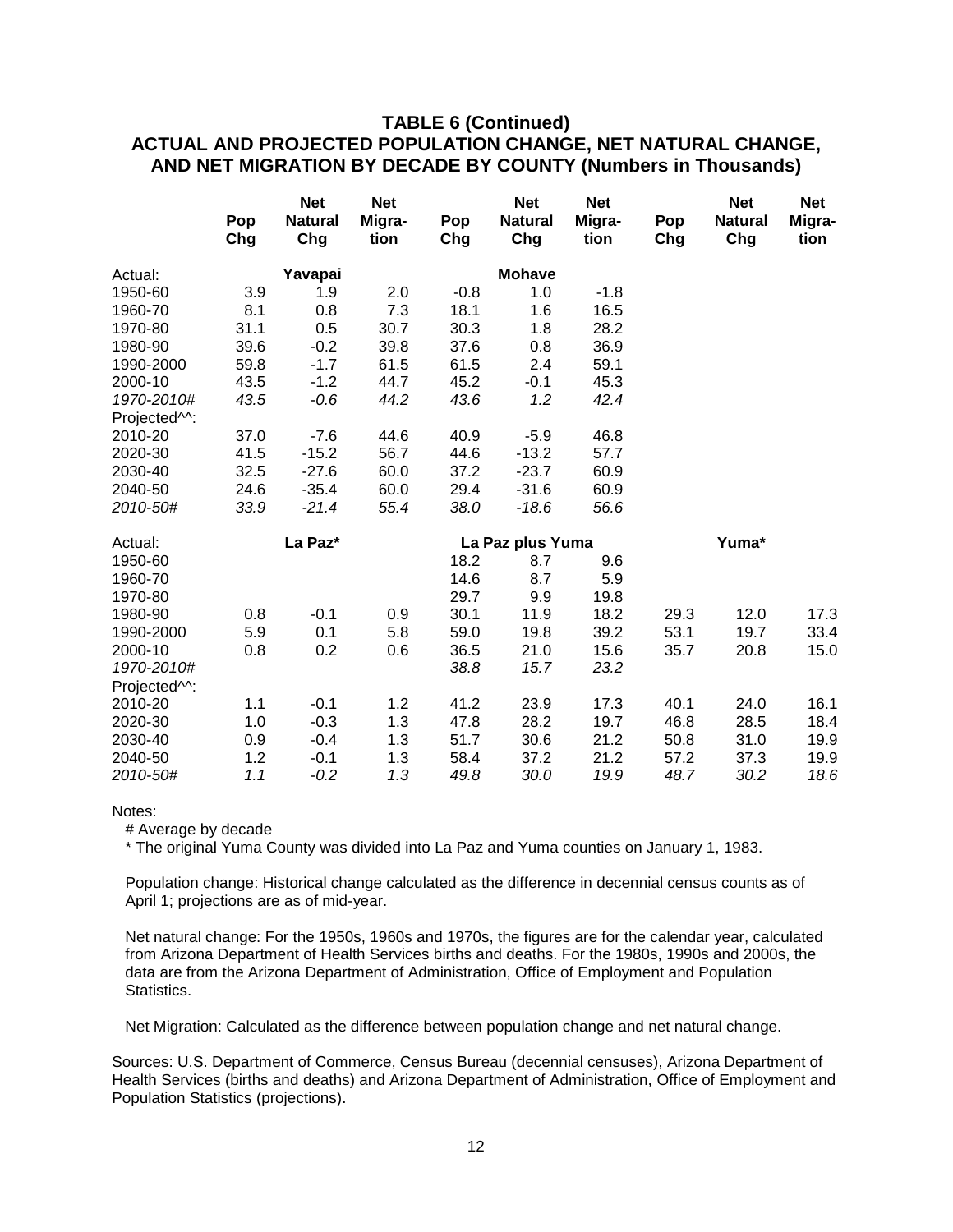## **TABLE 7**

## **POPULATION CHANGE BY DECADE BY COUNTY: COMPARISON OF PROJECTIONS ISSUED IN 1997, 2006 AND 2012 (Numbers in Thousands)**

|         | 1997    | 2006                       | 2012    | 1997    | 2006                | 2012    | 1997  | 2006                    | 2012  |
|---------|---------|----------------------------|---------|---------|---------------------|---------|-------|-------------------------|-------|
|         |         | <b>Arizona</b>             |         |         | <b>Sun Corridor</b> |         |       | <b>Balance of State</b> |       |
| 2010-20 | 1,218.5 | 1,779.8                    | 1,083.4 | 1,012.6 | 1,504.9             | 918.5   | 205.9 | 274.9                   | 164.9 |
| 2020-30 | 1,257.5 | 1,568.0                    | 1,367.8 | 1,065.3 | 1,345.1             | 1,184.1 | 192.2 | 222.9                   | 183.7 |
| 2030-40 | 1,242.5 | 1,346.0                    | 1,365.4 | 1,073.1 | 1,174.6             | 1,205.2 | 169.4 | 171.4                   | 160.2 |
| 2040-50 | 1,307.4 | 1,137.3                    | 1,344.3 | 1,132.6 | 996.0               | 1,194.3 | 174.8 | 141.3                   | 150.0 |
| 2010-50 | 5,025.9 | 5,831.1                    | 5,161.0 | 4,283.6 | 5,020.6             | 4,502.0 | 742.3 | 810.5                   | 659.0 |
|         |         | <b>Metro Phoenix</b>       |         |         | <b>Maricopa</b>     |         |       | <b>Pinal</b>            |       |
| 2010-20 | 838.0   | 1,303.7                    | 799.7   | 806.5   | 1,058.6             | 682.9   | 31.5  | 245.1                   | 116.9 |
| 2020-30 | 899.2   | 1,174.6                    | 1,041.0 | 874.7   | 931.9               | 852.6   | 24.5  | 242.7                   | 188.4 |
| 2030-40 | 922.8   | 1,031.0                    | 1,068.7 | 905.4   | 801.7               | 815.4   | 17.4  | 229.3                   | 253.3 |
| 2040-50 | 984.0   | 873.0                      | 1,055.7 | 968.5   | 651.8               | 750.4   | 15.5  | 221.2                   | 305.3 |
| 2010-50 | 3,644.0 | 4,382.3                    | 3,965.0 | 3,555.1 | 3,444.0             | 3,101.2 | 88.9  | 938.3                   | 863.8 |
|         |         | <b>Metro Tucson (Pima)</b> |         |         | <b>Santa Cruz</b>   |         |       | <b>Cochise</b>          |       |
| 2010-20 | 174.6   | 201.2                      | 118.9   | 8.9     | 11.5                | 8.2     | 13.0  | 23.7                    | 11.0  |
| 2020-30 | 166.1   | 170.5                      | 143.1   | 9.4     | 9.3                 | 8.5     | 10.0  | 18.0                    | 15.3  |
| 2030-40 | 150.3   | 143.6                      | 136.5   | 9.4     | 7.5                 | 7.2     | 7.4   | 13.5                    | 15.7  |
| 2040-50 | 148.6   | 123.0                      | 138.6   | 10.6    | 6.2                 | 6.4     | 7.2   | 11.6                    | 18.9  |
| 2010-50 | 639.6   | 638.3                      | 537.0   | 38.3    | 34.5                | 30.3    | 37.6  | 66.8                    | 60.9  |
|         |         | Graham                     |         |         | Greenlee            |         |       | Gila                    |       |
| 2010-20 | 7.2     | 3.7                        | 3.9     | 0.7     | $-0.0$              | 0.1     | 6.2   | 6.6                     | 2.1   |
| 2020-30 | 6.7     | 3.5                        | 5.4     | 0.7     | 0.1                 | 0.1     | 5.6   | 5.5                     | 1.8   |
| 2030-40 | 6.1     | 3.0                        | 5.3     | 0.7     | 0.3                 | $-0.1$  | 3.8   | 4.3                     | 1.2   |
| 2040-50 | 5.7     | 2.3                        | 5.3     | 0.7     | 0.5                 | $-0.1$  | 3.5   | 4.1                     | 2.2   |
| 2010-50 | 25.7    | 12.5                       | 19.9    | 2.8     | 0.9                 | 0.0     | 19.1  | 20.5                    | 7.4   |
|         |         | Apache                     |         |         | Navajo              |         |       | Coconino                |       |
| 2010-20 | 9.2     | 8.3                        | 1.8     | 11.9    | 23.8                | 9.1     | 21.9  | 17.8                    | 9.6   |
| 2020-30 | 8.9     | 6.9                        | $-0.6$  | 11.6    | 18.6                | 9.2     | 20.6  | 14.5                    | 10.1  |
| 2030-40 | 9.0     | 5.8                        | $-3.7$  | 10.8    | 14.5                | 6.3     | 21.7  | 13.1                    | 6.9   |
| 2040-50 | 9.5     | 5.0                        | $-5.5$  | 13.0    | 12.3                | 4.6     | 24.1  | 11.2                    | 5.7   |
| 2010-50 | 36.6    | 26.0                       | $-8.0$  | 47.3    | 69.2                | 29.2    | 88.3  | 56.6                    | 32.3  |
|         |         | Yavapai                    |         |         | <b>Mohave</b>       |         |       |                         |       |
| 2010-20 | 42.7    | 63.6                       | 37.0    | 42.0    | 60.3                | 40.9    |       |                         |       |
| 2020-30 | 37.6    | 50.2                       | 41.5    | 34.4    | 48.9                | 44.6    |       |                         |       |
| 2030-40 | 27.3    | 35.5                       | 32.5    | 24.2    | 37.4                | 37.2    |       |                         |       |
| 2040-50 | 25.8    | 27.7                       | 24.7    | 22.0    | 32.7                | 29.4    |       |                         |       |
| 2010-50 | 133.4   | 177.0                      | 135.7   | 122.6   | 179.3               | 152.1   |       |                         |       |
|         |         | La Paz                     |         |         | Yuma                |         |       |                         |       |
| 2010-20 | 4.0     | 2.9                        | 1.1     | 38.2    | 52.6                | 40.1    |       |                         |       |
| 2020-30 | 2.9     | 2.6                        | 1.0     | 44.0    | 44.8                | 46.8    |       |                         |       |
| 2030-40 | 1.9     | 1.6                        | 0.9     | 47.0    | 35.1                | 50.8    |       |                         |       |
| 2040-50 | 1.7     | 1.2                        | 1.2     | 51.1    | 26.3                | 57.2    |       |                         |       |
| 2010-50 | 10.5    | 8.3                        | 4.2     | 180.3   | 158.8               | 195.0   |       |                         |       |

Source: Arizona Department of Administration, Office of Employment and Population Statistics (2012) and Arizona Department of Economic Security (1997 and 2006).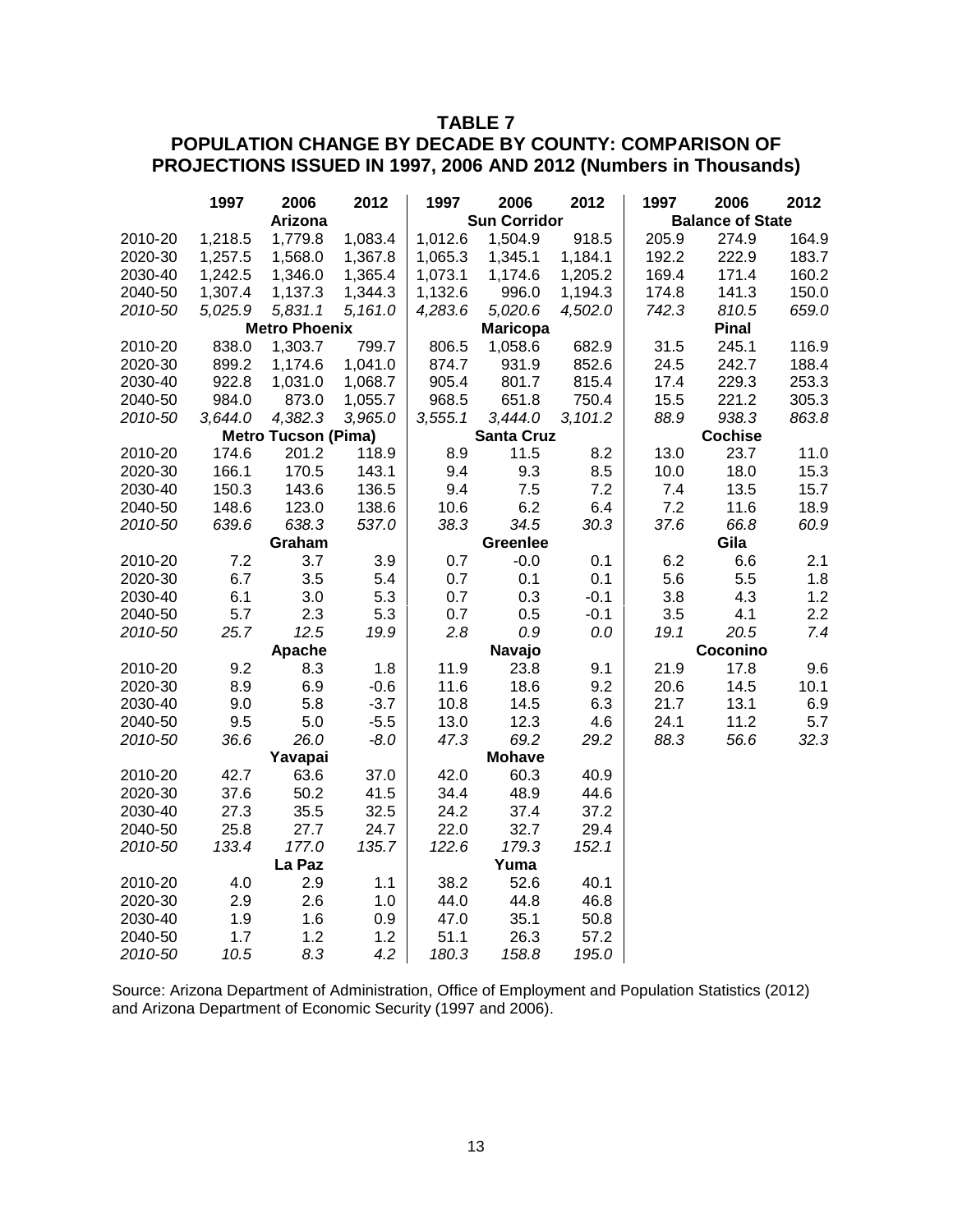Relative to the 1990s, net migration in the 2000s was 200,000 lower, but net natural increase was more than 100,000 higher. Net migration and net natural change each is forecast to be less in the current decade than in the preceding decade. Net migration in the following three decades is projected to be much higher, so that the average for the 40-year projection period is 14 percent higher than the average of the last 40 years. Net natural change in the 2020s is expected to increase to the level of the 2000s, then drop back only a little.

Relative to the 1997 and 2006 projections, the total population change in the new middle series is less in the 2010s but higher in the 2030s and 2040s. Over the 40 years, the projected gain in the new series is roughly 300,000 higher than in the 1997 series but some 400,000 less than in the 2006 series. Net migration over the 40 years is somewhat less in the new series than in the two prior projections. Net natural change is higher than the 1997 series but less than the 2006 series.

**Maricopa versus Pinal**. Historically, population growth in the two-county metro Phoenix area overwhelming occurred in Maricopa County, which accounted for more than 93 percent of the total in each decade from 1950 through 2000. Maricopa's share dropped to 78 percent in the 2000s. According to the annual population estimates of the OEPS, Maricopa's share of the metro area's change between 2005 and 2012 was only 69 percent. Yet the new forecast indicates that Maricopa's share will be 85 percent in the current decade and still will be 71 percent in the 2040s.

Similarly, Maricopa County received at least 92 percent of the net migrants to Metro Phoenix before 2000, but the proportion dropped to 69 percent in the 2000s. The new projections assume that Maricopa's share of net migration will bounce back to 81 percent in the current decade, then gradually lower, not again reaching 69 percent until the 2040s. Net migration to Pinal County in the 2010s is projected to be less than half of the amount in the 2000s, while only a 2 percent decline is projected in Maricopa County. It is not until the 2030s that net migration to Pinal County returns to the level of the 2000s.

Compared to the 2006 projection, net migration to Pinal County is lower in the new projection series in each decade, with the four-decade total 31 percent lower. In contrast, just as much net migration to Maricopa County over the 40 years is projected in the new series as in the 2006 series.

Thus, the concern expressed earlier that the middle series for metro Phoenix might be unrealistically high really is a caution regarding its use for Maricopa County. The middle series projection for Pinal County is conservative.

**Pima**. Population gains in Pima County (metro Tucson) were highest in the 1970s and 1990s. The projection for the current decade is for the lowest gain since the 1960s, followed in the next three decades by increases slightly larger than those in the 1980s and 2000s, but less than in the 1970s and 1990s.

Projected net migration rises in the 2020s from the low level of the 2010s, then stabilizes. Over the next 40 years, it is 12 percent lower than over the last four decades. Net natural change is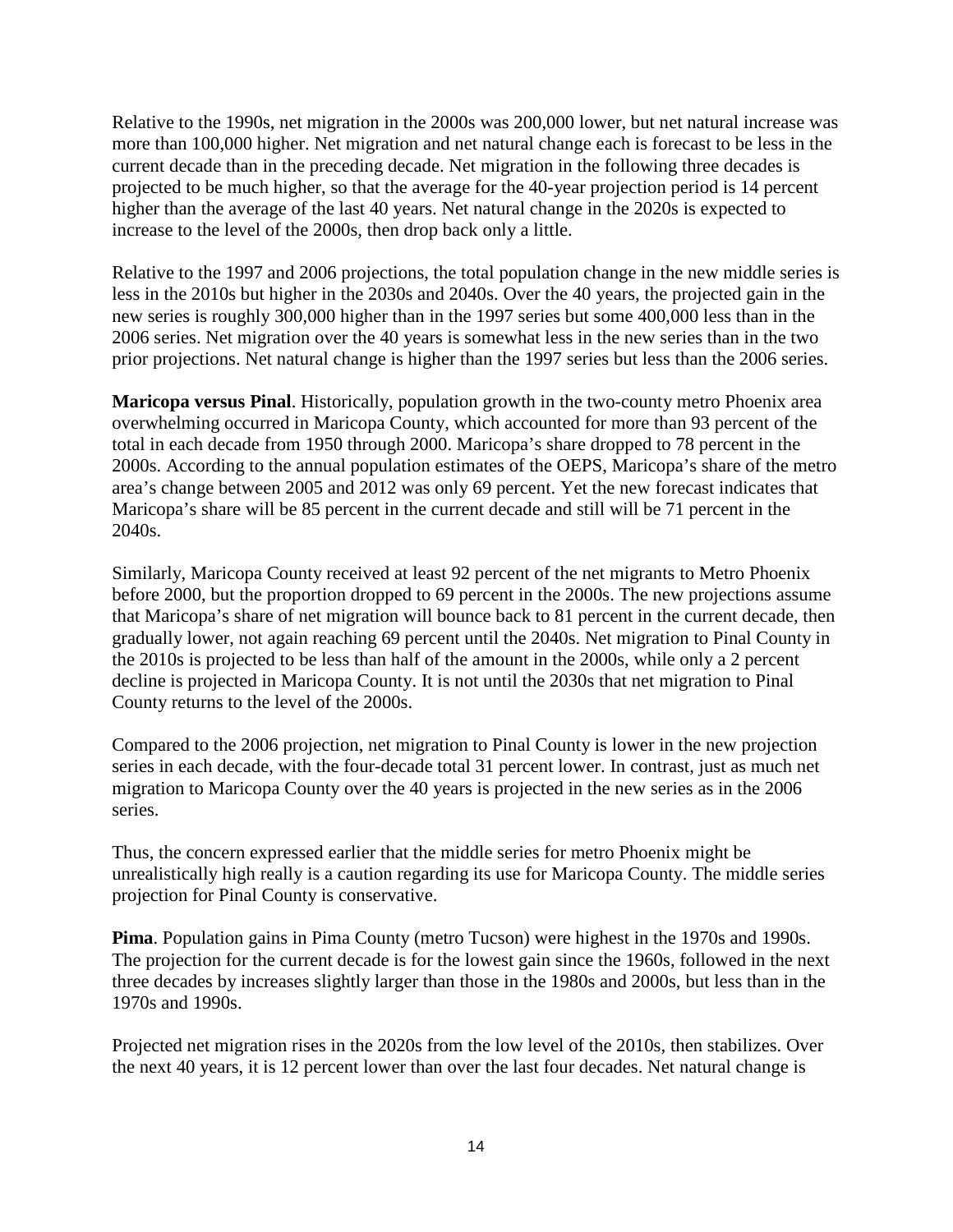expected to remain below the levels of the 1980-to-2010 period, with a significant drop in the 2030s as the population ages.

In the new series, projected population growth through the 2030s is lower than in the 1997 and 2006 projections. The new projections show net migration throughout the 40 years significantly lower than in the 1997 and 2006 series, each of which assumed that net migration in each decade would exceed the historical decadal record. However, the net natural change is higher in the new series than in the two prior series.

**Santa Cruz**. Numeric population gains were nearly equal in each of the last three decades. The new projections indicate that the change will be nearly as high in the 2010s and 2020s, then drop off a little. Net migration to Santa Cruz County peaked in the 1980s. Net migration is expected to be similar to that during the 2000s, averaging the same in the next 40 years as in the last 40 years. Net natural change peaked during the 1990s. Some decline in net natural change is forecast throughout the projection period.

Projected population growth in the new series is somewhat less than in the 1997 and 2006 series through 2040. The new projections include greater net migration over the 40-year period, but much lower levels of net natural change than the 1997 and 2006 projections.

**Cochise**. Population growth in Cochise County has fluctuated over time, highest in the 1950s and 1970s and nearly as high in the 1990s. The new projections indicate that gains in the current decade will be a little lower, but the increases in the subsequent decades will be higher, than those in the 2000s. Net migration is projected to be relatively low in the current decade but then higher than in the 2000s. Average net migration over the 40 years is 21 percent less than in the last 40 years. Net natural change has declined over the last two decades, but is expected to hold steady before rising in the 2040s.

Projected population growth over the next 40 years is almost as high in the new series as in the 2006 series, and substantially higher than in the 1997 series. The net migration forecast is much lower than in the 2006 series and only a little higher than that of the 1997 series. However, net natural change is much higher than in either of the two prior series.

**Graham**. Like Cochise County, Graham County's historical population gains have varied, with the highest figures in the 1970s and 1990s. In the new series, the projected gains in each decade are less than in the peak decades but higher than in the 1980s and 2000s. Net migration is forecast to go from less than the 2000s figure in the 2010s to somewhat higher thereafter, but the 40-year average is just half that of the last 40 years. Net natural change is projected to accelerate.

The projected population change in each decade in the new series is higher than in the 2006 series but less than in the 1997 series. The net migration projection is less than in either of the preceding series, but net natural change generally is higher, particularly relative to the 2006 series.

**Greenlee**. In most decades, particularly in the 1980s, the population in Greenlee County has declined. Like its neighboring counties, the best periods were the 1970s and 1990s, in which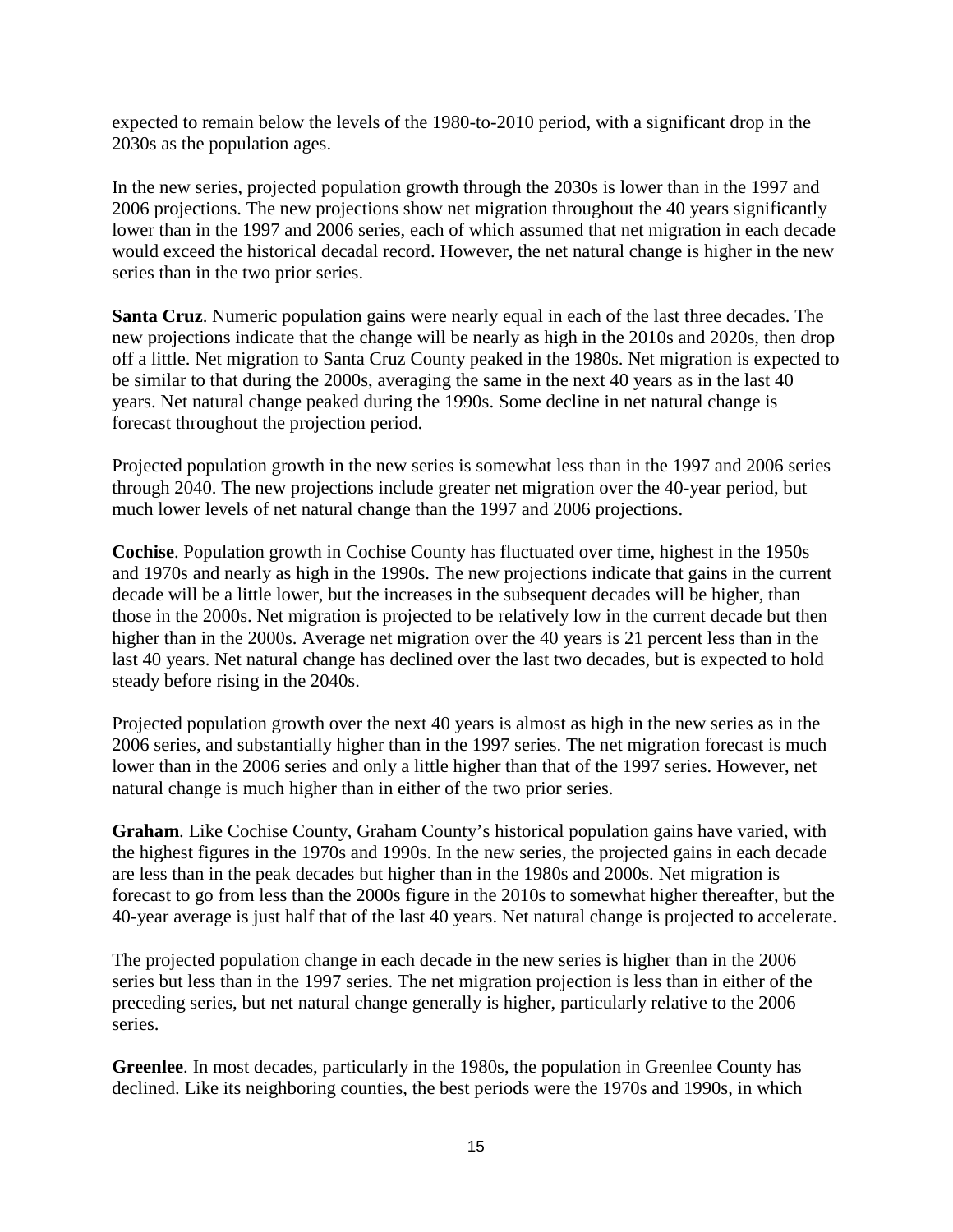small population gains were realized. Very slight population gains are forecast for the 2010s and 2020s, with equally slight declines occurring in the subsequent decades. Net migration is expected to be consistently negative, similar to the situation in the 2000s. Net natural change is projected to be slightly higher than in the 2000s.

The projected population change in the new series is less than in the two previous series, especially 1997, due to greater net out-migration. Net natural change is similar to the 2006 series.

**Gila**. As in the other counties in the region, population gains were strongest in the 1970s and 1990s. The projected gains in the new series are similar to those in the 2000s. Net migration is forecast to be a little higher than in the 2000s, but 36 percent less than in the last 40 years, which included strong gains during the 1990s. The small net natural increase of the 2000s is expected to turn into net natural decreases.

The projected population growth in the new series is considerably less than in the 1997 and 2006 series. Much lower net migration is offset partially by lesser net natural decrease.

**Apache**. Population growth was the highest in the 1970s, the only decade of the last six in which net in-migration occurred. The population change during the 2000s was much lower than in the 1970-to-2000 period, similar to the 1950s and 1960s. Net natural change has been substantial, but began to lower in the 2000s. In the new projections, net out-migration is expected to continue, while net natural increase drops sharply and becomes net natural decrease. The population change in the 2010s is similar to the 2000s, but the population is projected to decrease after that.

The new projections are much lower than those of 1997 and 2006, which forecast population gains to be in the mid-range of the historical record. The big difference is in net natural change. While net out-migration in the new series is greater than in the 2006 series, it is not as severe as in the 1997 series.

**Navajo**. Population change was much greater during the 1970s and 1990s than in the other decades. Net migration was positive in those decades, but negative or near zero in the other decades. Net natural change has been strong but has declined in the last two decades. In the new projections, net natural change continues to lower. Net in-migration is projected — less than in the two peak decades but higher than in the other decades. The new projections call for population gains close to 9,000 for each of the next two decades, not much different from the amount in four of the last six decades, with growth subsequently slowing.

The new projections are much lower than those from 1997 and especially 2006. Net in-migration is similar to the 1997 series but much lower than the inexplicably high figures of the 2006 series. Net natural change in the new projections is much lower than in the preceding projections.

**Coconino**. Table 6 displays the population change based on decennial census counts, but the residents of a large dormitory at Northern Arizona University were not counted in Coconino County in 2000 — meaning that net migration during the 1990s was understated while the gain in the 2000s was overstated. The county has experienced net in-migration since the 1970s, but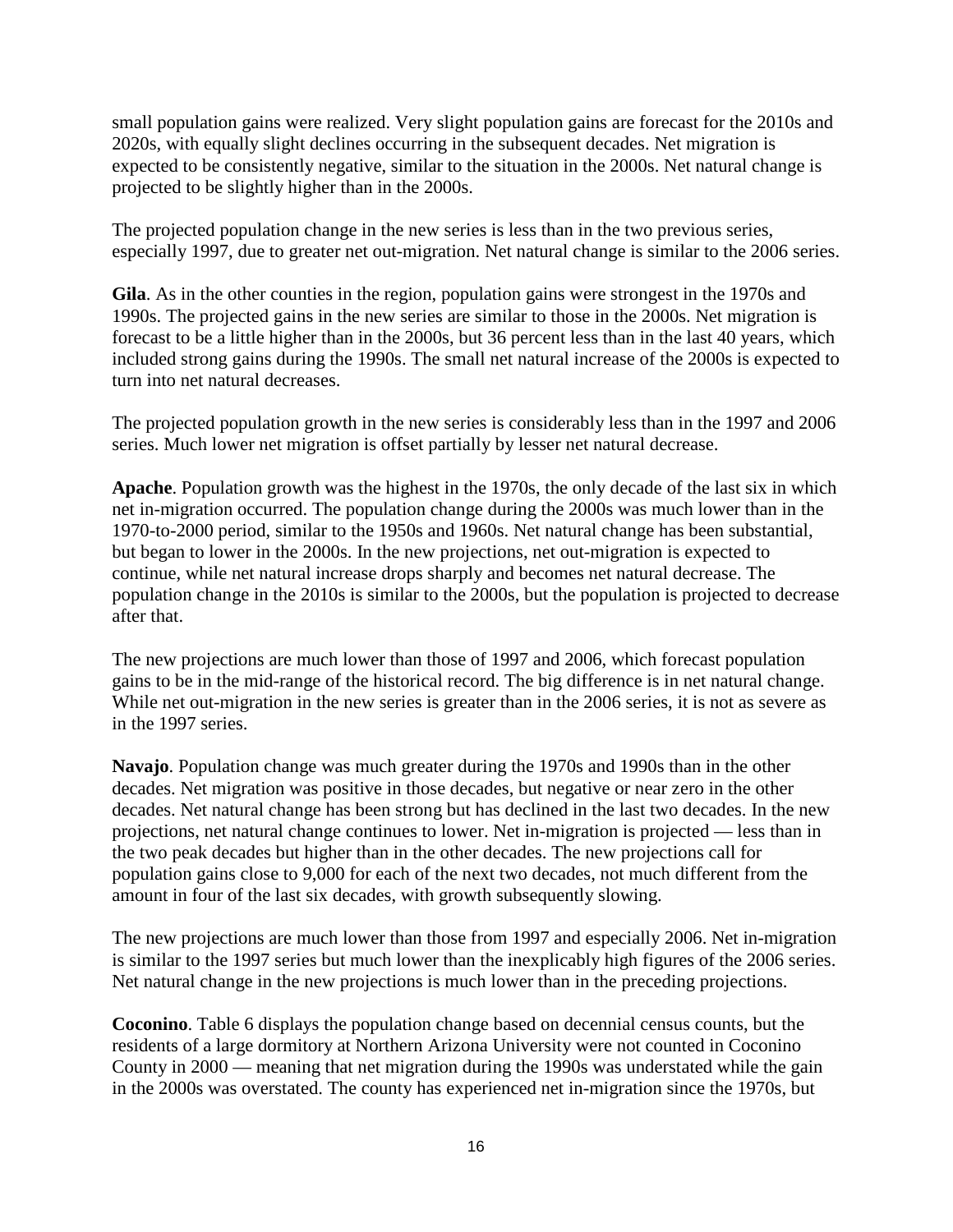the amount during the 2000s adjusted for the error in the census count was much lower than in the three prior decades. Thus, while the projected average amount of net migration in the new series is far below the historical average, it is not much less than in the 2000s. Net natural increase is projected to lower considerably from historical levels. Projected population growth by decade is considerably less than in five of the last six decades.

The new projections are much lower than those of 1997 and 2006. Net natural change is about half the amount in the two prior series. Net migration is comparable to the 2006 series, but much less than in the 1997 series.

**Yavapai**. The county has experienced substantial population growth since the 1970s, peaking in the 1990s. Since 1980, all of Yavapai County's population growth has been due to net inmigration. The net natural change was slightly negative in each of the last three decades, reflecting the high median age of residents, largely the result of so many retirees moving to the county. Net migration steadily rose through the 1990s, but dropped back during the 2000s. In the new projections, net migration rises over time back to the level of the 1990s. It averages 25 percent more than over the last four decades. However, the net natural decrease is expected to grow significantly, causing population growth to slow after the 2020s.

The new forecast is similar to that of 1997 for both net migration and net natural change. The 2006 projections included greater net migration.

**Mohave**. The situation in Mohave County is remarkably similar to that in Yavapai County, with comparable amounts of net migration and net natural change over the last four decades. The new forecast for Mohave County is very similar to the projections for Yavapai County.

In the new projections, population growth is higher than in the 1997 series but less than in the 2006 series. Net migration is considerably higher than in the 1997 projections but a little less than in the 2006 projections. The magnitude of net natural decrease is greatest in the new series.

**La Paz and Yuma**. Population growth in the two-county area accelerated in the 1970s and was by far the highest during the 1990s. Net migration was much higher during the 1990s, and net natural change also rose. The new projections call for net migration below the 1990s peak but similar to the other three recent decades. Net natural change is projected to continue to rise such that the population change by the 2040s approaches the 1990s peak.

**La Paz**. Population gains in La Paz County are projected to remain near the low level of the 2000s throughout the projection period. Net migration is expected to be somewhat higher than in the 2000s, but the small net natural increase during that decade is expected to shift to a net natural decrease in coming decades.

Projected population growth in the new series is less than in the 1997 and 2006 series. Net migration is considerably less but the net natural decrease is not expected to be as large as in the preceding series.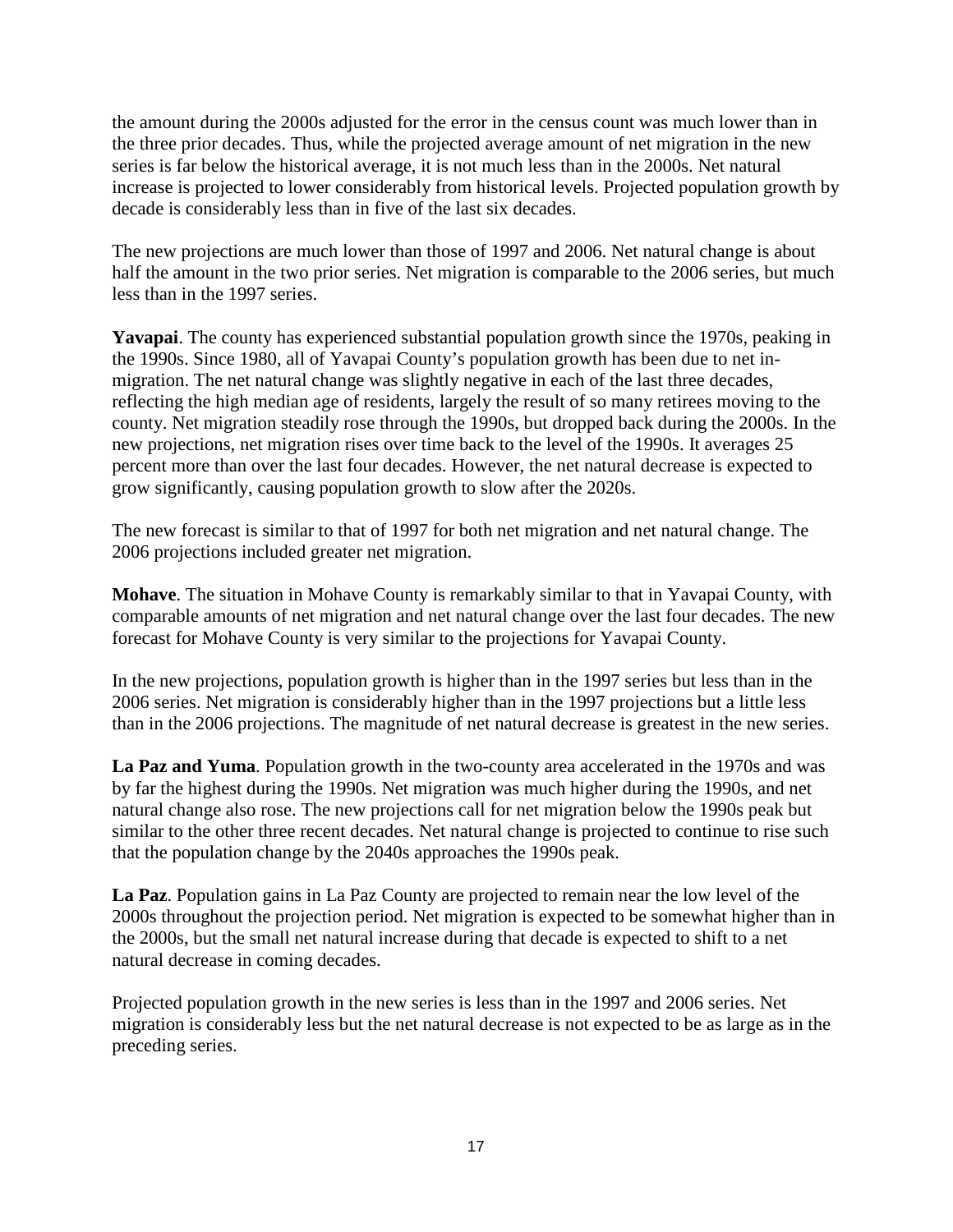**Yuma**. The population change in Yuma County is expected to rise over time from the 2000-to-2010 figure, surpassing the record of the 1990s in the 2040s. Most of the acceleration is expected to come from net natural change; the rise in net migration is modest, with the figures staying well below the 1990s peak.

Throughout the projection period, population gains in the new series are somewhat higher than in the 1997 series. Relative to the 2006 series, the projected increase shifts from lower in the 2010s to substantially more in the 2030s and 2040s. The 2006 series forecast considerably higher net migration but much less net natural change than the 1997 or 2012 series.

## **Population by Age**

Using broad age groupings, the age distribution in Arizona as reported in the 2010 census is shown in Table 8. Compared to the national average, Arizona had a higher proportion of children and those of retirement age, with fewer working-age adults, particularly between the ages of 45 and 64.

Both in Arizona and nationally, the only age group expected to have a higher share in 2050 than in 2010 is the 65-or-older group. In 2050 relative to the national average, Arizona is projected to still have a higher share of children and a lesser share of adults 25-to-64 years old. Arizona also is projected to have a higher share in the 15-to-24 age group, but its share of those 65 or older is not expected to be any higher than the U.S. average. From 1990 through 2010, Arizona's share of the population 65 or older was slightly greater than the national average.

Using the international definition of dependency ratio — dependents are those under 15 and those 65 or older — Arizona's dependency ratio in 2010 was 54 (54 dependents per 100 people between the ages of 15 and 64). This was higher than the national average of 49. Due to the aging of the population, the dependency ratio is expected to rise, reaching 66.6 in Arizona and 63.6 nationally in 2050.

## **TABLE 8 ACTUAL AND PROJECTED SHARE OF POPULATION FOR SELECTED AGE GROUPS, ARIZONA**

|                 | Arizona |        |         | <b>Difference From Nation</b> |         |         |  |
|-----------------|---------|--------|---------|-------------------------------|---------|---------|--|
|                 | 2010    | 2050   | Change  | 2010                          | 2050    | Change  |  |
| $0 - 14$        | 21.25%  | 19.02% | $-2.23$ | 1.42                          | 1.07    | $-0.35$ |  |
| $15 - 24$       | 14.14   | 13.20  | $-0.94$ | 0.01                          | 1.17    | 1.16    |  |
| 25-44           | 26.26   | 24.73  | $-1.53$ | $-0.35$                       | $-0.69$ | $-0.34$ |  |
| 45-64           | 24.54   | 22.09  | $-2.45$ | $-1.86$                       | $-1.57$ | 0.29    |  |
| $65+$           | 13.80   | 20.95  | 7.15    | 0.75                          | 0.01    | $-0.74$ |  |
| 0-14 plus $65+$ | 35.05   | 39.97  | 4.92    | 2.17                          | 1.08    | $-1.09$ |  |

Sources: U.S. Department of Commerce, Census Bureau, 2010 decennial census, and Arizona Department of Administration, Office of Employment and Population Statistics, 2050 projection (middle series).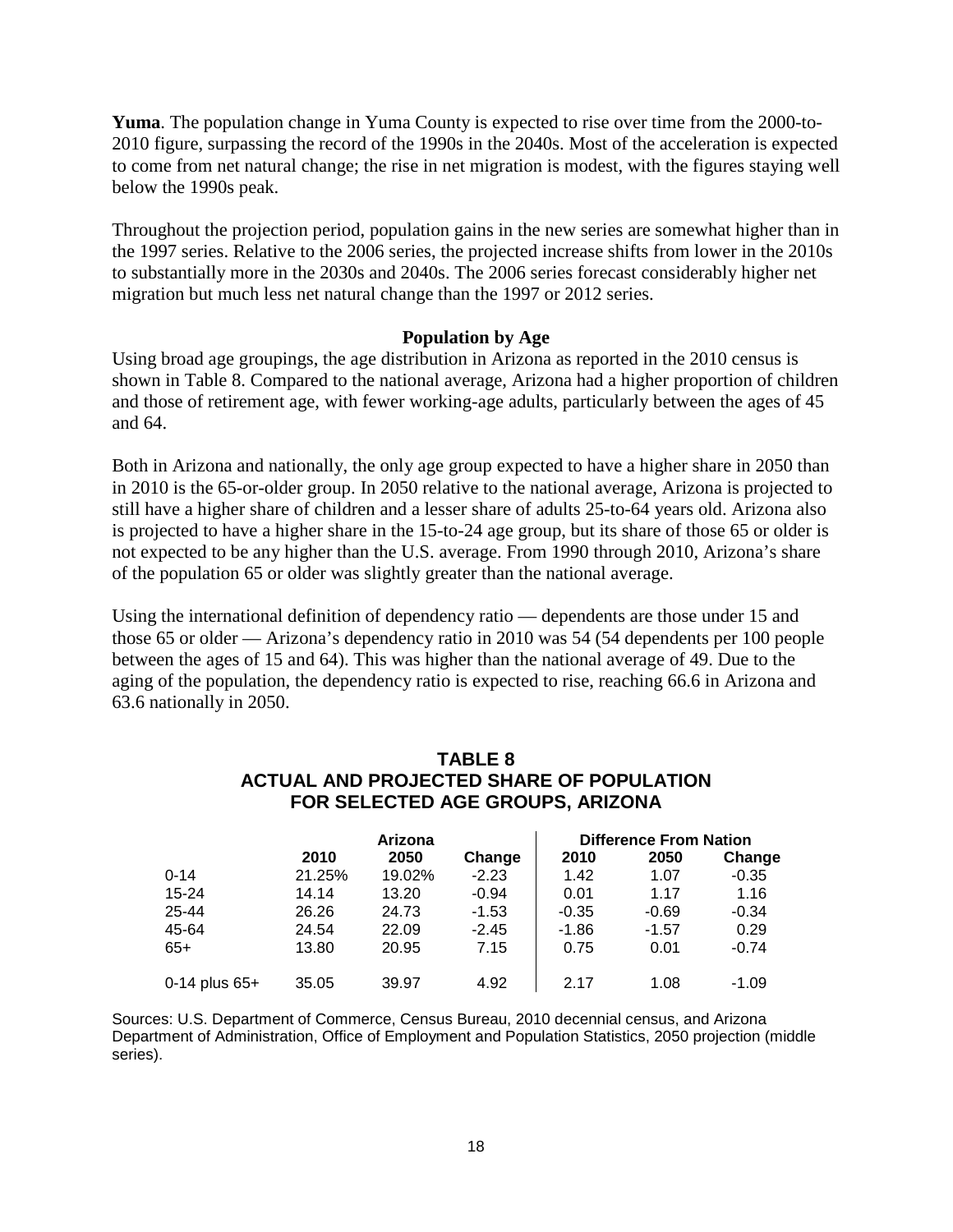A closer look at the age distribution, by five-year age groups by decade from 2000 through 2050, is presented in Table 9. In 2010, Arizona had a higher-than-average share in each of the age groups for children, particularly among those younger than 10. Shares also were higher in Arizona among those 65-to-79 years old. The shares in Arizona were below average in each of the age groups between 40 and 59.

## **TABLE 9 ACTUAL AND PROJECTED SHARE OF POPULATION BY FIVE-YEAR AGE GROUP, ARIZONA**

|                                           | $\leq 5$ | $5-9$   | $10 - 14$ | 15-19   | $20 - 24$ | 25-29   | 30-34   | 35-39   | 40-44   |
|-------------------------------------------|----------|---------|-----------|---------|-----------|---------|---------|---------|---------|
| <b>Share</b>                              |          |         |           |         |           |         |         |         |         |
| 2000                                      | 7.45%    | 7.60%   | 7.37%     | 7.17%   | 7.07%     | 7.29%   | 7.18%   | 7.65%   | 7.33%   |
| 2010                                      | 7.13     | 7.10    | 7.02      | 7.22    | 6.92      | 6.88    | 6.52    | 6.50    | 6.36    |
| 2020                                      | 6.86     | 6.26    | 6.62      | 7.03    | 7.20      | 6.79    | 6.10    | 6.20    | 5.89    |
| 2030                                      | 6.82     | 6.62    | 6.36      | 6.19    | 6.83      | 6.73    | 6.56    | 6.27    | 5.58    |
| 2040                                      | 6.52     | 6.46    | 6.47      | 6.60    | 6.61      | 6.08    | 6.40    | 6.39    | 6.16    |
| 2050                                      | 6.43     | 6.31    | 6.28      | 6.49    | 6.71      | 6.50    | 6.26    | 5.86    | 6.11    |
| 2010-50                                   | $-0.70$  | $-0.79$ | $-0.74$   | $-0.73$ | $-0.21$   | $-0.38$ | $-0.26$ | $-0.64$ | $-0.25$ |
| Change                                    |          |         |           |         |           |         |         |         |         |
| <b>Share Relative to National Average</b> |          |         |           |         |           |         |         |         |         |
| 2000                                      | 0.64     | 0.30    | 0.08      | $-0.01$ | 0.33      | 0.40    | $-0.11$ | $-0.42$ | $-0.64$ |
| 2010                                      | 0.59     | 0.51    | 0.32      | 0.08    | $-0.07$   | 0.05    | 0.05    | $-0.04$ | $-0.41$ |
| 2020                                      | 0.33     | $-0.12$ | 0.45      | 0.80    | 0.72      | $-0.21$ | $-0.76$ | $-0.35$ | $-0.21$ |
| 2030                                      | 0.61     | 0.36    | 0.12      | 0.07    | 0.71      | 0.39    | 0.05    | $-0.54$ | 0.05    |
| 2040                                      | 0.47     | 0.44    | 0.45      | 0.50    | 0.43      | $-0.28$ | 0.10    | 0.07    | $-0.16$ |
| 2050                                      | 0.40     | 0.31    | 0.36      | 0.58    | 0.59      | 0.12    | $-0.23$ | $-0.52$ | $-0.06$ |
| 2010-50                                   | $-0.19$  | $-0.20$ | 0.04      | 0.50    | 0.66      | 0.07    | $-0.28$ | $-0.48$ | 0.35    |
| Change                                    |          |         |           |         |           |         |         |         |         |
|                                           | 45-49    | 50-54   | 55-59     | 60-64   | 65-69     | 70-74   | 75-79   | 80-84   | $>= 85$ |
| <b>Share</b>                              |          |         |           |         |           |         |         |         |         |
| 2000                                      | 6.47     | 5.77    | 4.65      | 3.97    | 3.68      | 3.41    | 2.81    | 1.78    | 1.34    |
| 2010                                      | 6.68     | 6.50    | 5.87      | 5.49    | 4.43      | 3.36    | 2.54    | 1.85    | 1.62    |
| 2020                                      | 5.84     | 5.71    | 6.08      | 6.03    | 5.44      | 4.64    | 3.17    | 2.09    | 2.03    |
| 2030                                      | 5.62     | 5.32    | 5.32      | 5.30    | 5.70      | 5.27    | 4.04    | 2.89    | 2.59    |
| 2040                                      | 5.81     | 5.14    | 5.23      | 5.03    | 5.04      | 4.70    | 4.34    | 3.41    | 3.60    |
| 2050                                      | 6.02     | 5.76    | 5.44      | 4.87    | 4.97      | 4.51    | 3.93    | 3.15    | 4.39    |
| 2010-50                                   | $-0.66$  | $-0.74$ | $-0.43$   | $-0.62$ | 0.54      | 1.15    | 1.39    | 1.30    | 2.77    |
| Change                                    |          |         |           |         |           |         |         |         |         |
| <b>Share Relative to National Average</b> |          |         |           |         |           |         |         |         |         |
|                                           |          |         |           |         |           |         |         |         |         |
| 2000                                      | $-0.67$  | $-0.48$ | $-0.14$   | 0.13    | 0.29      | 0.26    | 0.17    | 0.02    | $-0.17$ |
| 2010                                      | $-0.68$  | $-0.72$ | $-0.50$   | 0.04    | 0.40      | 0.35    | 0.17    | $-0.01$ | $-0.16$ |
| 2020                                      | $-0.15$  | $-0.42$ | $-0.43$   | $-0.26$ | 0.0.      | 0.22    | 0.17    | 0.15    | 0.03    |
| 2030                                      | $-0.50$  | $-0.28$ | $-0.09$   | $-0.13$ | 0.10      | 0.10    | $-0.07$ | $-0.04$ | 0.09    |
| 2040                                      | $-0.66$  | $-0.96$ | $-0.40$   | $-0.03$ | 0.28      | 0.13    | $-0.04$ | $-0.14$ | $-0.11$ |
| 2050                                      | $-0.05$  | $-0.21$ | $-0.59$   | $-0.72$ | $-0.07$   | 0.16    | 0.12    | $-0.09$ | $-0.11$ |
| 2010-50                                   | 0.63     | 0.51    | $-0.09$   | $-0.76$ | $-0.47$   | $-0.19$ | $-0.05$ | $-0.08$ | 0.05    |

Sources: U.S. Department of Commerce, Census Bureau, decennial censuses (2000 and 2010) and Arizona Department of Administration, Office of Employment and Population Statistics, projections (middle series, 2020 through 2050).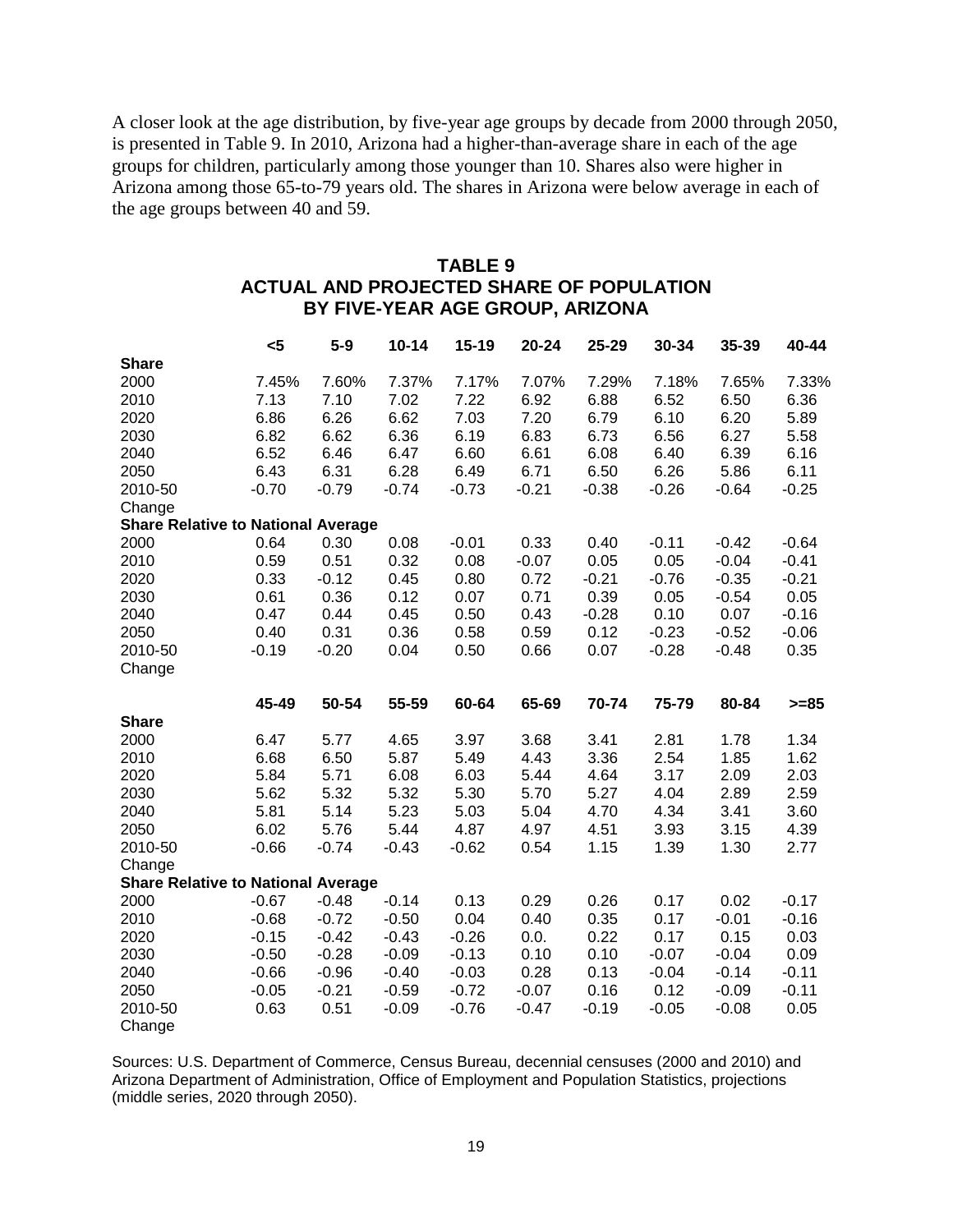Between 2010 and 2050, the share is projected to fall in Arizona in every age group under 65 and to rise in each of the older age groups, particularly in the 85-or-older group. Still, the share in 2050 in each age group under the age of 35 will be greater than 6 percent while the share will be less than 6 percent in each age group 50 or older. The projected change in share generally will be similar to the national average in each of the age groups.

The age distribution in 2010 varied widely by county. Some counties had high shares of retirees while others had high shares of children, relative to the national average. Substantial changes in the age distribution relative to the national average are projected in several of the less populous counties between 2010 and 2050. For example, Mohave County historically has had a high share of retirees, but its retirement-age share in 2050 is projected to be only average. While the projections by age for Arizona look reasonable, caution is recommended in using the projected age distributions in the less populous counties.

The OEPS publishes projections by single year of age for those under the age of 20. This allows schools to plan for enrollment changes and allows a detailed look at the 16-to-19 age group, when individuals enter the workforce and begin college. The projections by single year of age are shown in Chart 4. The number of Arizonans of each of these ages is projected to generally rise through the early 2020s but then decline for three successive years. After that, the numbers are expected to increase substantially through 2050. In contrast, as a share of the total population, the number of individuals from 16-to-19 years of age is projected to generally decline through the late 2020s. Following some recovery in share, the shares are expected to flatten and then begin to decline in the late 2040s.

## **Population by Race and Ethnicity**

The OEPS has projected the population of Hispanics and of non-Hispanics by each of five racial groups — white, black, Native American, Asian and Pacific Islander, and other (which includes those of two or more races). Caution is urged in using these projections by race and ethnicity since there are numerous challenges in making such projections:

- Some of the racial groups are small in number in Arizona. Whenever a population is small, the accuracy of estimates and projections is lower.
- Reliable figures on the number of residents by race and ethnicity are available only once every 10 years from the decennial censuses. It is difficult to make projections with such limited historical data.
- Since birth rates, death rates, and migration rates vary by race/ethnicity, each of these components must be projected for each racial/ethnic group. Reliable historical data are not always available. Existing trends may change in the future in different ways across the groups.
- Undocumented immigration has had a large effect on the racial/ethnic composition, but reliable data on undocumented immigration are not available.

Expressed as shares of the overall population, the racial/ethnic data from the 2000 and 2010 censuses are compared to the middle series projections for 2020 through 2050 for Arizona in Table 10. The change in the share over each 10-year period also is shown, with comparisons of Arizona's shares and changes in shares compared to the national average.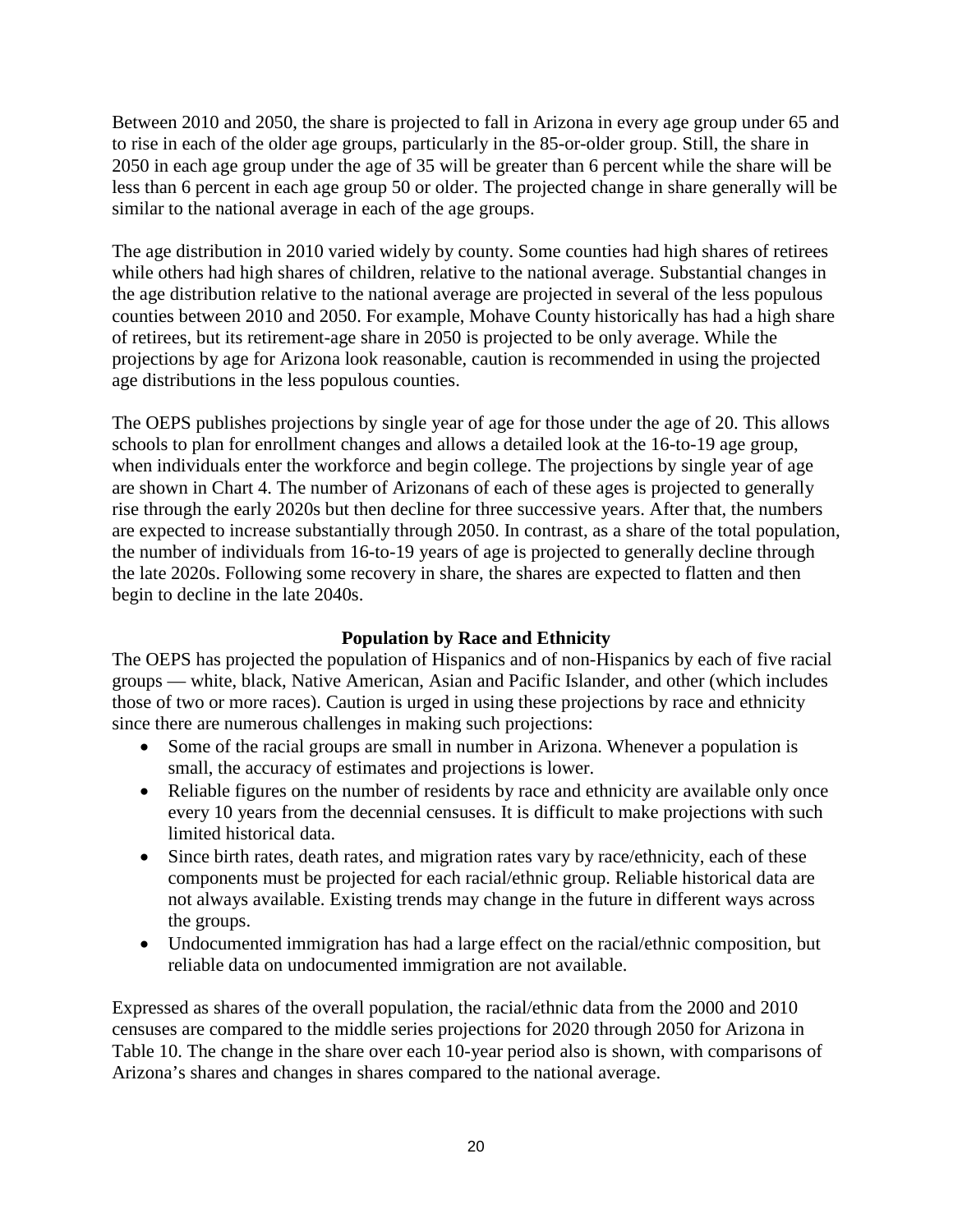**CHART 4 PROJECTIONS OF THE POPULATION AGES 16 TO 19 IN ARIZONA**



**NUMBER**

**SHARE OF TOTAL POPULATION**



Source: Arizona Department of Administration, Office of Employment and Population Statistics.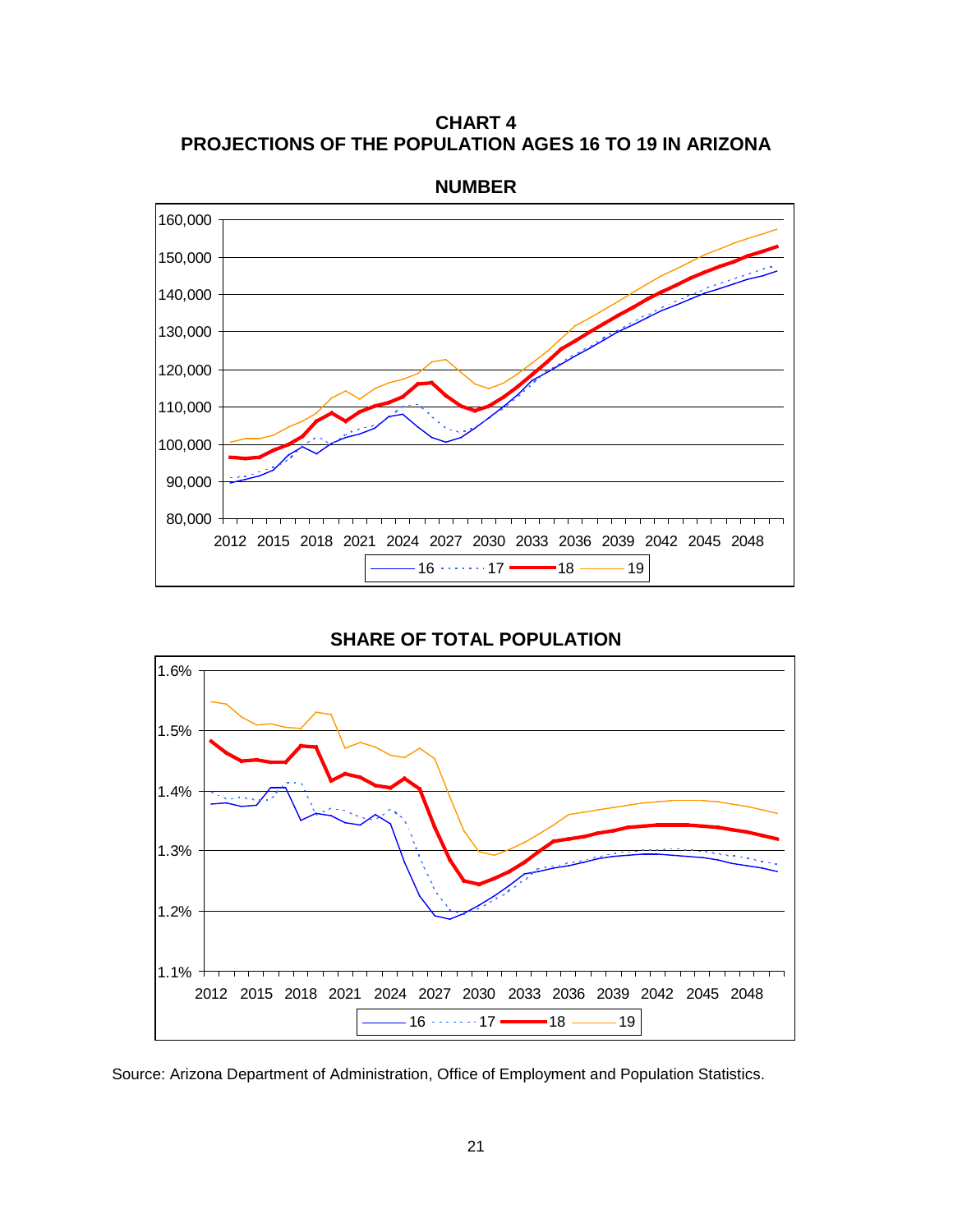Arizona's racial/ethnic distribution in 2010 was considerably different from the national average, with a much higher share of Hispanics, a higher share of non-Hispanic Native Americans, and a lesser share in each of the other non-Hispanic groups. Between 2000 and 2010, the share increased for Hispanics and non-Hispanic blacks, Asians/Pacific Islanders, and others, but the share of non-Hispanic whites fell substantially. The shares of Hispanics and non-Hispanic Asians/Pacific Islanders are projected to continue to rise through 2050, while the non-Hispanic white share continues to fall. The proportion of non-Hispanic whites drops below 50 percent in 2028 and falls to below the Hispanic share in 2047, but the Hispanic share remains less than 50 percent in 2050.

|                                                     |          | <b>Non-Hispanic</b><br><b>Native</b> |              |          |        |        |  |
|-----------------------------------------------------|----------|--------------------------------------|--------------|----------|--------|--------|--|
|                                                     | Hispanic | White                                | <b>Black</b> | American | Asian* | Other  |  |
| <b>Share</b>                                        |          |                                      |              |          |        |        |  |
| 2000                                                | 25.3%    | 63.8%                                | 2.9%         | 4.5%     | 1.8%   | 1.6%   |  |
| 2010                                                | 29.6     | 57.8                                 | 3.7          | 4.0      | 2.9    | 1.9    |  |
| 2020                                                | 33.4     | 53.4                                 | 3.8          | 3.9      | 3.4    | 2.0    |  |
| 2030                                                | 37.3     | 49.0                                 | 3.9          | 3.7      | 4.0    | 2.1    |  |
| 2040                                                | 40.8     | 45.0                                 | 3.9          | 3.4      | 4.6    | 2.2    |  |
| 2050                                                | 43.9     | 41.6                                 | 3.9          | 3.1      | 5.2    | 2.2    |  |
| <b>Share Relative to National Average</b>           |          |                                      |              |          |        |        |  |
| 2000                                                | 12.8     | $-5.3$                               | $-9.2$       | 3.8      | $-1.9$ | $-0.2$ |  |
| 2010                                                | 13.3     | $-5.9$                               | $-8.5$       | 3.3      | $-2.0$ | $-0.2$ |  |
| 2020                                                | 14.3     | $-6.3$                               | $-8.7$       | 3.2      | $-2.2$ | $-0.3$ |  |
| 2030                                                | 15.4     | $-6.5$                               | $-8.8$       | 3.0      | $-2.3$ | $-0.7$ |  |
| 2040                                                | 15.8     | $-6.0$                               | $-8.9$       | 2.7      | $-2.4$ | $-1.2$ |  |
| 2050                                                | 16.0     | $-5.0$                               | $-9.1$       | 2.4      | $-2.4$ | $-1.9$ |  |
| <b>Change in Share</b>                              |          |                                      |              |          |        |        |  |
| 2000-10                                             | 4.3      | $-6.0$                               | 0.8          | $-0.5$   | 1.1    | 0.3    |  |
| 2010-20                                             | 3.8      | $-4.4$                               | 0.1          | $-0.1$   | 0.5    | 0.1    |  |
| 2020-30                                             | 3.9      | $-4.4$                               | 0.1          | $-0.2$   | 0.6    | 0.1    |  |
| 2030-40                                             | 3.5      | $-4.0$                               | 0.0          | $-0.3$   | 0.6    | 0.1    |  |
| 2040-50                                             | 3.1      | $-3.4$                               | 0.0          | $-0.3$   | 0.6    | 0.0    |  |
| <b>Change in Share Relative to National Average</b> |          |                                      |              |          |        |        |  |
| 2000-10                                             | 0.5      | $-0.6$                               | 0.7          | $-0.5$   | $-0.1$ | 0.0    |  |
| 2010-20                                             | 1.0      | $-0.4$                               | $-0.2$       | $-0.1$   | $-0.2$ | $-0.1$ |  |
| 2020-30                                             | 1.1      | $-0.2$                               | $-0.1$       | $-0.2$   | $-0.1$ | $-0.4$ |  |
| 2030-40                                             | 0.4      | 0.5                                  | $-0.1$       | $-0.3$   | $-0.1$ | $-0.5$ |  |
| 2040-50                                             | 0.2      | 1.0                                  | $-0.2$       | $-0.3$   | 0.0    | $-0.7$ |  |

## **TABLE 10 ACTUAL AND PROJECTED SHARE OF POPULATION BY RACE/ETHNICITY, ARIZONA**

\* Includes Pacific Islanders

Sources: U.S. Department of Commerce, Census Bureau, decennial censuses (2000 and 2010) and Arizona Department of Administration, Office of Employment and Population Statistics, projections (middle series, 2020 through 2050).